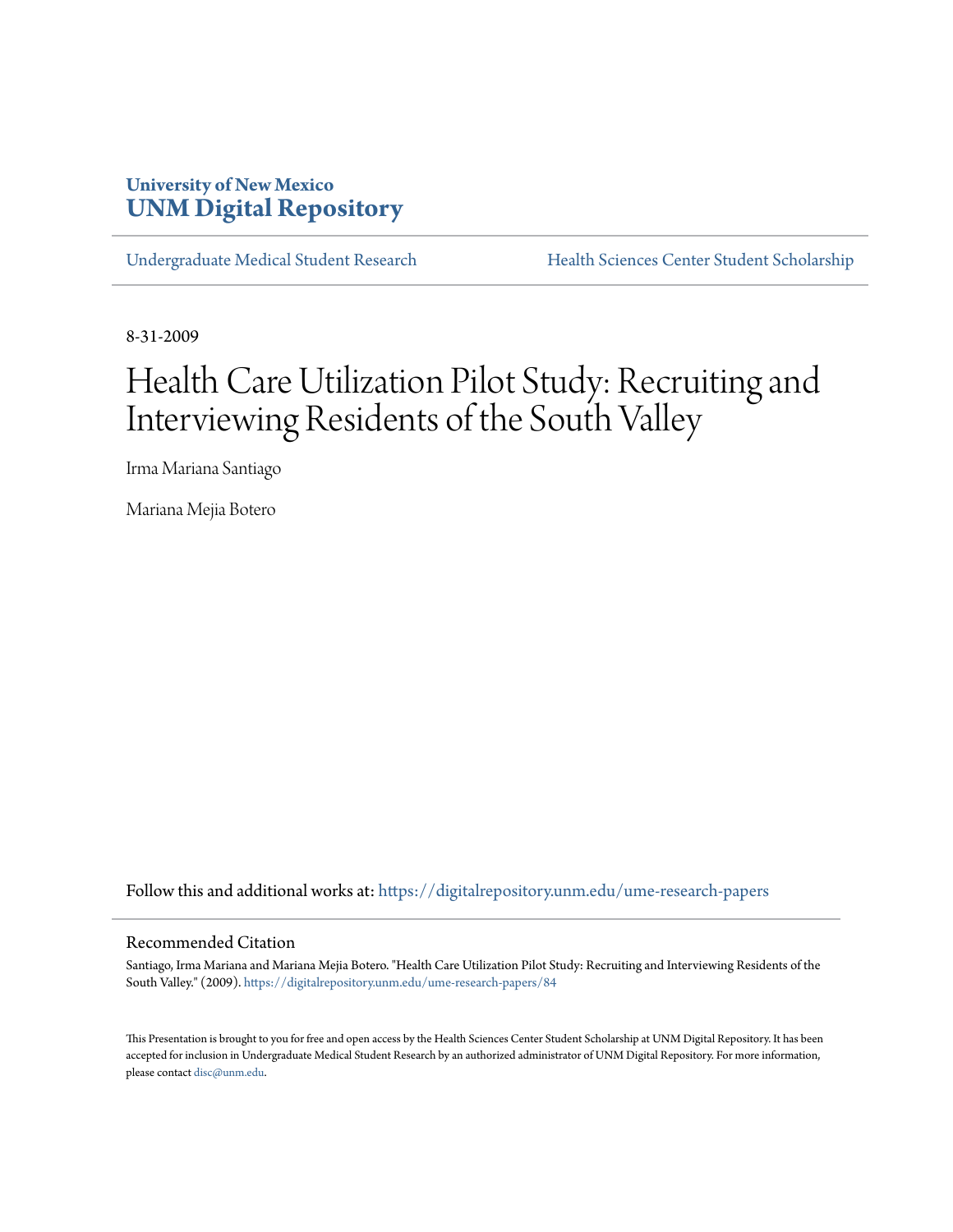# **Health Care Utilization Pilot Study: Recruiting and Interviewing Residents of the South Valley**

## **By: Irma Mariana Santiago Mariana Mejia Botero**

#### **Research advisor: Howard Waitzkin, M.D., PhD**

#### **Abstract**

*Although research nationwide has shown that health care utilization amongst undocumented immigrants is substantially lower than U.S. citizens, the former are often blamed for the inadequacies of our health care system. In order to test whether utilization patterns amongst undocumented immigrants in our own city of Albuquerque coincide with current data, we first needed to determine the best recruitment methods for identifying undocumented immigrants. This pilot project tested three commonly used methods in survey research: 1) in-person household surveys (from here on referred to as canvassing), 2) RDD telephone survey (from here on referred to as calling) and 3) a combination of the two (initial phone call to set up appointment for in-person household survey; from here on referred to as making appointments). Each method was assessed based on time efficiency, effectiveness and overall performance. Time efficiency was defined as the number of attempted contacts (e.g. # of doors knocked on) per hour and successful contact rate (e.g. ratio of doors answered to doors knocked on). The effectiveness of a recruitment method was measured by cooperation rate (ratio of participants to contacts) and percentage of surveys corresponding to undocumented immigrants. Overall, by combining both time efficiency and effectiveness, the number of undocumented surveys per hour was used as a good estimate of overall performance for each method. In addition, this pilot study tested the effectiveness of the survey instrument together with efforts to maintain confidentiality. Effectiveness was defined as the ability of the survey to safely identify a responder as undocumented (i.e. did participants answer survey questions about immigration status and thus disclose their undocumented status?). The South Valley of Albuquerque was chosen as the setting due the proportionally greater number of immigrants that reside there. Overall, our results show that although calling was the most time efficient method, canvassing was more effective and had a better overall performance. Moreover, although not originally factored as a performance measurement, canvassing proved to be much more affordable than calling. Lastly, the survey instrument and informed consent process were effective in identifying undocumented immigrants without incurring discomfort or compromising personal safety.*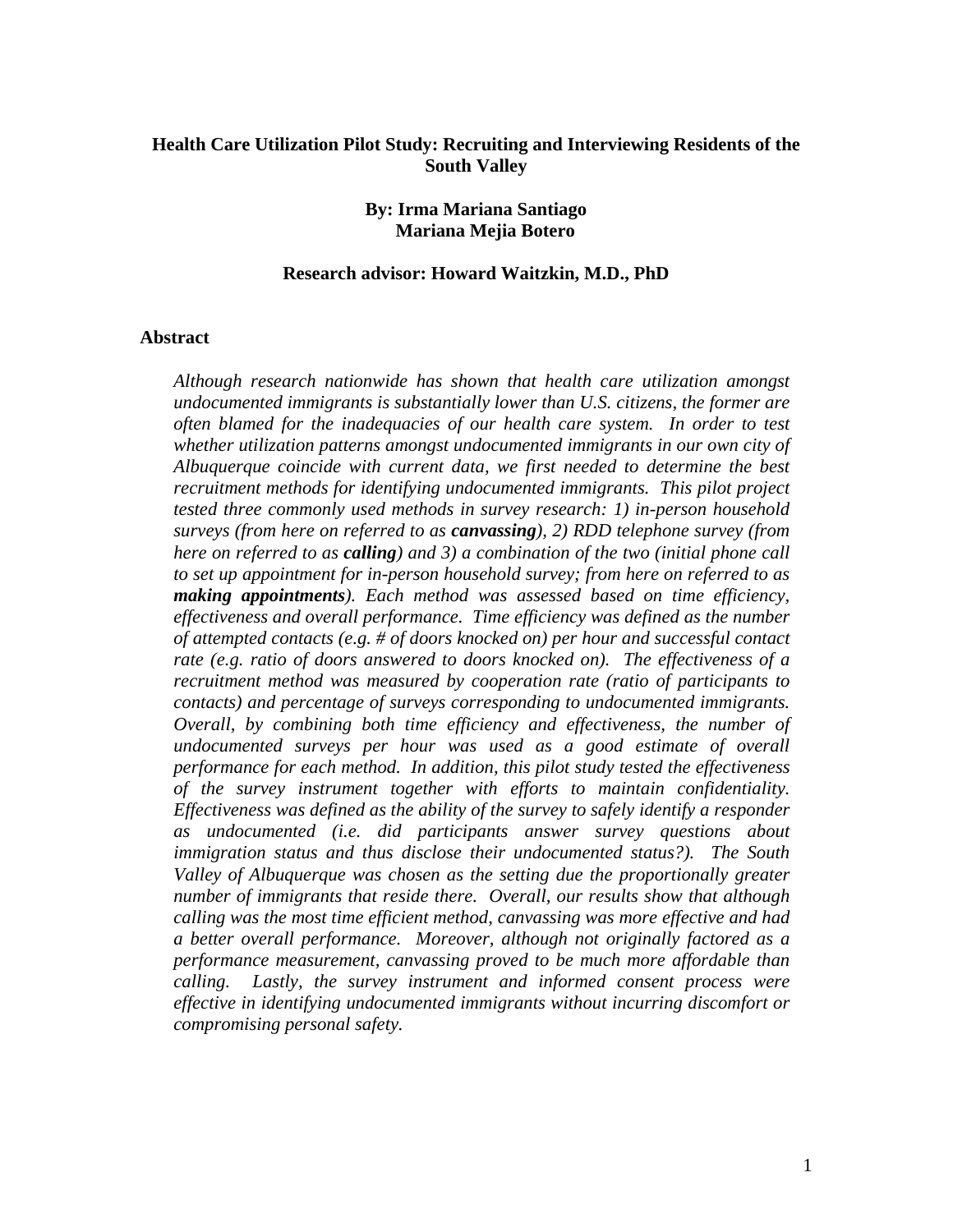# **Background and introduction**

Although immigrants founded the United States of America, there is a perpetual debate over the rapidly growing immigrant population and its financial and cultural  $consequences.$  The debate is mostly centered on poor undocumented<sup>1</sup> immigrants from Mexico and other Latin American countries, and one of the main concerns is their alleged abuse of public services. There is no doubt that immigrant population growth rates have increased in the past few years. According to the US Census, in 1990 the number of foreign born was estimated at 7.9% of the total U.S. population whereas by 2005 this figure almost doubled  $(12.4\%)$ .<sup>2</sup> The composition of the immigrant population has also changed drastically over the years. In 1970 the percent of undocumented immigrants was estimated to be 5% of total immigrants living in the US for less than 5 years. In 2002, this figure has grown to almost  $50\%$ .<sup>3</sup>

These trends combined with the current general discontent with health care and its rising costs have raised concerns about the cost of providing health care to undocumented immigrants. In 2006, eighty-three percent of Americans polled were concerned that it costs taxpayers too much money to provide illegal aliens with services such as health care and education.<sup>4</sup> This overwhelmingly common concern elucidates two underlying assumptions. First, it assumes that undocumented immigrants do not pay any taxes. In fact, in addition to paying sales and property taxes it is estimated that about three fourths of undocumented immigrants pay payroll taxes using invalid social security numbers.<sup>5</sup> Second, it assumes that undocumented immigrants are using health care services at high rates. In fact, the research described below demonstrates significantly lower health care utilization rates among undocumented immigrants when compared to native born.

A study by Berk et al., examined the health care utilization rates of undocumented Latinos residing in four sites of known concentration (Los Angeles, Fresno, Houston and El Paso) by using data from a 1996/1997 survey of undocumented Latino immigrants  $(n=973)$ .<sup>6</sup> They compared the results to use of the same services by all Latinos (selfidentified) and total U.S. population as determined by the 1994 National Health Interview

2 U.S. Census Bureau at www.census.gov

1

<sup>&</sup>lt;sup>1</sup> The following definitions are based on the algorithm used by Jasso et al., "The New Immigrant" Survey Pilot: Overview and New Findings about U.S. Legal Immigrants and Admission", *Demography* 37, no. 1 (2000): 127-138.

Native born includes all people born within the United States and its territories and therefore are automatically given U.S. Citizenship. Foreign born includes all those who were not born within the U.S. or its territories but acquired legal status via citizenship/naturalization, permanent residency, or non-expired visas or legal documents. Undocumented includes all people currently residing in the U.S. without a legal document permitting them to remain in the country.

<sup>3</sup> J.P. Smith, "Immigrants and the Labor Market," *Journal of Labor Economics* 24, no.2 (2006):203-233.

<sup>4</sup> Time Magazine/SRBI Survey, January 24-26, 2006

<sup>5</sup> E Porter, "Illegal Immigrants Are Bolstering Social Security with Billions." *New York Times* (April 5, 2005).

 $6$  Hispanic Immigrant Health Care Access Survey, Project HOPE Center for Health Affairs, 1996.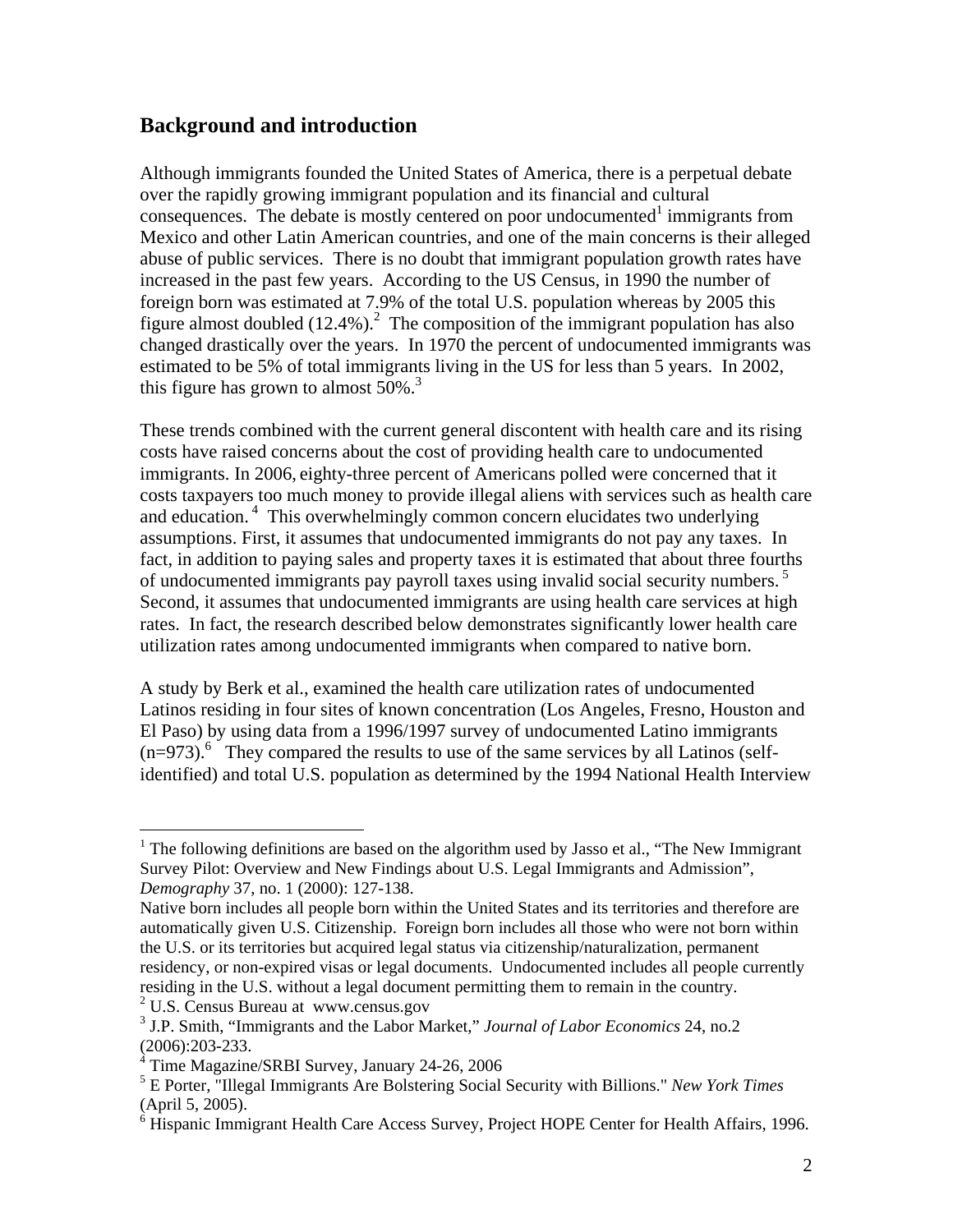Survey (NHIS).<sup>7</sup> Overall, the proportion of undocumented immigrants with at least one ambulatory physician visit ranged from 27% in Los Angeles and 49.9% in Fresno, compared to 74.8% of total U.S. population. Of those that had seen a physician, the intensity of service use was also lower for the undocumented (3-4 visits per year) than that of the nation overall (six visits per year).

A study by Goldman et al., used self-reported data from the 2000 Los Angeles Family and Neighborhood Survey  $(L.A.FANS)^8$  conducted by RAND. L.A.FANS was a stratified random sample of sixty-five neighborhoods in L.A. County with over sampling of poor neighborhoods. Among the 3,086 adults selected for interview (English or Spanish speaking) 85% started the interview and 82% completed it. Data was gathered via door-to-door survey. The Goldman study used the data from this survey to determine health care usage and cost based on residence status. Results show that despite usage differences by sex (higher use by women in all population groups) overall use of health care by undocumented is lower than native born. The native born visited a physician an average of 4 times in the previous year, whereas the undocumented saw a physician 50% less times per year (2 times).

There are several proposed explanations for the disproportionately lower use of medical services by undocumented immigrants. First, it is not the main reason why they immigrate to this country. Berk et al, shows that only 1% of undocumented respondents cited obtaining social services as the most important reason for immigrating.<sup>9</sup> The second specifically applies to Latino immigrants and the growing body of evidence indicating that (even after adjusting for age) on average these immigrants are healthier than the native population.<sup>10</sup> Furthermore, with regards to illegal immigration, due to the hazardous and physically demanding border crossing and jobs available on arrival, those who are relatively young and healthy are predominantly chosen to migrate.<sup>11</sup> Another important consideration that partly explains the lower rates of use of medical services involves the element of fear of deportation amongst undocumented immigrants.

Clearly, the research so far has consistently shown that undocumented immigrants use less health care services than native born. Nonetheless, we believe that data from other parts of the country, even if they correlate with national data, do not have the same impact on public opinion as evidence about our own unique state. In addition, each state and city has distinct economic and social strains that can affect immigrants' place in society and in turn their use of services. Thus, we were compelled to evaluate whether the utilization patterns shown above would hold true in New Mexico. However, before

 $\overline{a}$ 

<sup>7</sup> M.L. Berk et al., "Health Care Use among Undocumented Latino Immigrants," *Health Affairs*  19, no. 4 (2000): 51-64.

<sup>8</sup> D.P. Goldman et al., "Immigrants and the Cost of Medical Care," *Health Affairs* 25, no. 6 (2006): 1700-1711.

<sup>9</sup> M.L. Berk et al., "Health Care Use among Undocumented Latino Immigrants," *Health Affairs*  19, no. 4 (2000): 51-64.

<sup>10</sup> G. Jasso et al., "Immigration, Health-Selectivity, and Acculturation," in *Critical Perspectives on Racial and Ethnic Differences in Health in Late Life* (Washington: National Academies Press, September 2004), 227-266.

 $11$  Ibid.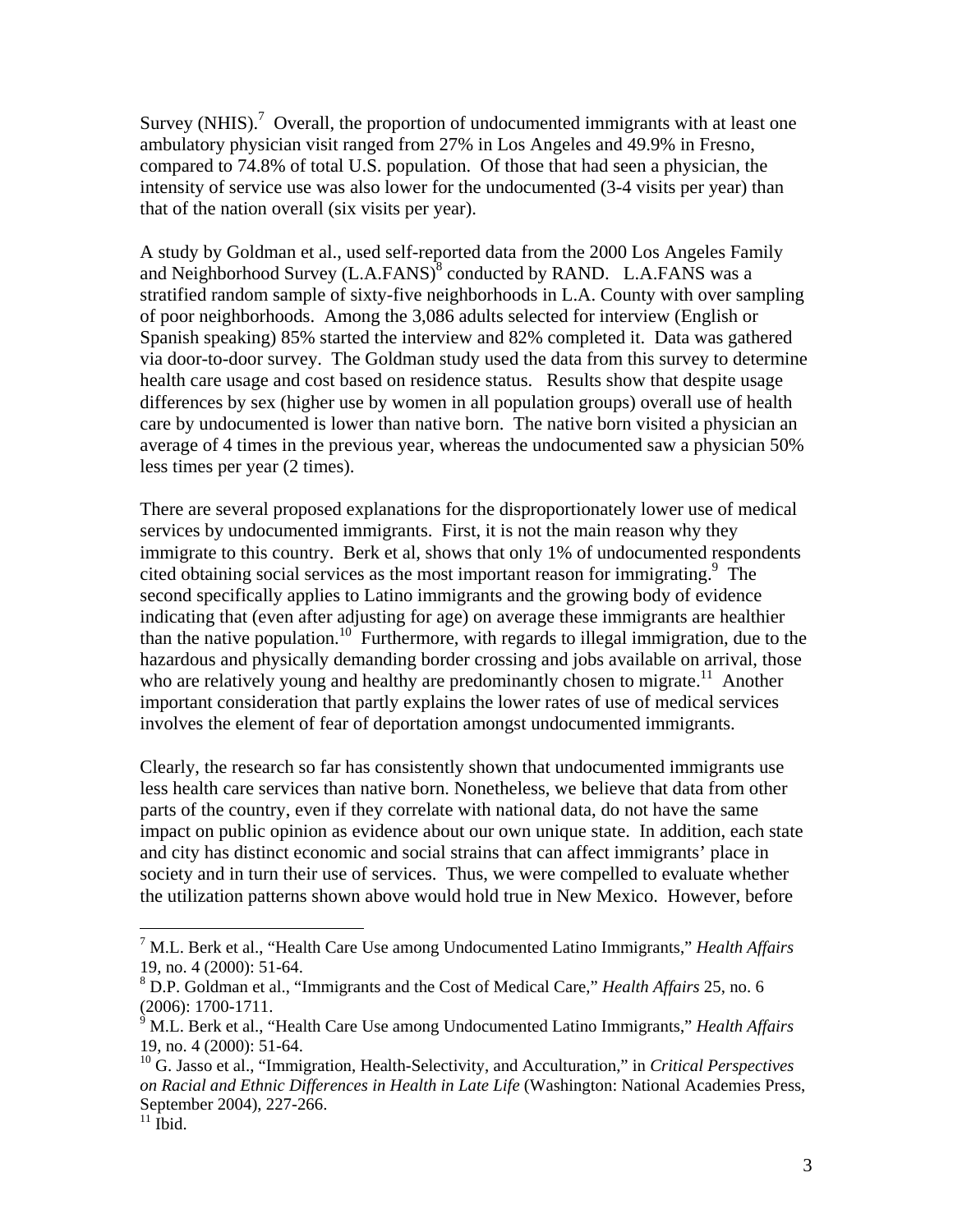analyzing data on utilization patterns amongst undocumented immigrants in New Mexico, we needed to determine the best way to gather this information. We were concerned about our ability to safely recruit and identify undocumented immigrants because of their potential reluctance to reveal their status. Moreover, we were unsure that we could complete sufficient surveys within our limited time frame. Based on a preliminary calculation using data from the Goldman study, in order to show a significant difference between the null hypothesis (that undocumented immigrants use the same amount of services as native born) and the alternate hypothesis (that undocumented immigrants use less services), a sample size of 65 of each group would be necessary.**<sup>12</sup>** Therefore, we developed a pilot study to determine the best methods for recruiting participants and identifying undocumented immigrants in a manner that safeguards their anonymity.

Specifically, we attempted to answer the following questions:

1) Is the proposed methodology efficient (time efficiency) and effective for recruiting undocumented residents of Albuquerque's South Valley to participate in a survey on health care utilization and immigration status?

-Time efficiency was defined as the number of attempted contacts (e.g. # of doors) per hour and the rate of contacts (ratio of answered doors to total attempted contacts).

-The effectiveness of a recruitment method was measured by the cooperation rate (e.g. ratio of completed surveys to contacts) and the percentage of all surveys completed by undocumented immigrants.

2) Is the proposed instrument effective at obtaining the desired information from the target population?

- Effectiveness of survey was defined by two measures:

a) ability of the survey to safely identify a responder as undocumented (i.e. did participants answer survey questions about immigration status and thus disclose their undocumented status?)

b) clarity of the questions and comfort of responders.

# **Methods**

The South Valley of Albuquerque, NM was chosen as the target population based on the high concentration of immigrants: The South Valley has a 12.6% of foreign born residents compared to the city of Albuquerque  $(8.9\%)$ <sup>13</sup>

**Methods for Canvassing**: The area we chose to canvass was the quadrant limited by Old Coors (west), Rio Bravo (south), Isleta (east) and Bridge (north). This is the central

 D. Machin et al., Sample Size Tables for Clinical Studies, Massachusetts: Blackwell Science, second edition 1997.

13 U.S. Census Bureau, 2000 Census of Population and Housing, *Summary Social, Economic, and Housing Characteristics,* PHC-2-33, New Mexico, Washington, DC, 2003.

 $\overline{a}$ <sup>12</sup> J.L. Fleiss et al., Statistical Methods for Rates and Proportions, John Wiley & Sons, 3<sup>rd</sup> edition 2003.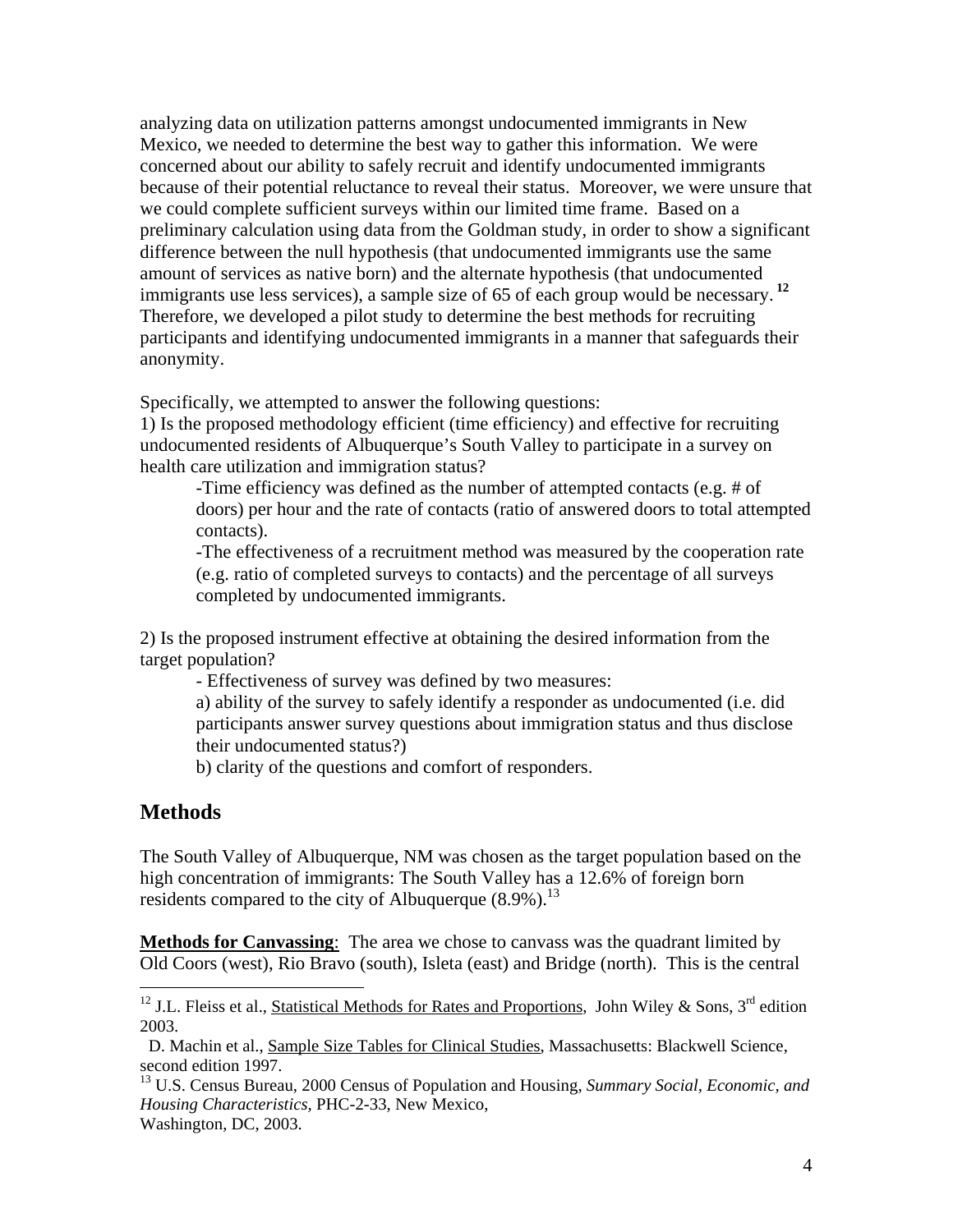area of the neighborhood and corresponds to two census tracts. Since we did not intend to analyze the data gathered from the surveys, we did not randomize the homes for this pilot. However, we made sure to include different types of homes available in the South Valley: mobile homes, apartments and free-standing houses. Each half day we picked a street, mobile park or apartment complex and knocked on every door within it. Doors with "beware of dog" or other safety concerns were excluded and logged. We did not have a pre-determined number of houses to canvass; instead we wanted to determine how many we could do within three 4-hour days. Due to safety concerns all door-to-door canvassing was conducted only between the hours of 10am and 3pm. In order to compare the success rates between day of week and time of day, we canvassed on Saturday, Sunday and Tuesday and each day was further divided into morning (10am-12pm) and afternoon (1-3pm). For each door we logged the following information: Date, time knocked on door, time left house, language, response, and if skipped for safety reasons (dog, gate or other).

**Methods for Phone and Appointments:** We purchased a list of 300 randomized phone numbers (including cell phones), limited to the 87105 zip code, from the same source contracted by the Institute of Public Policy of the University of New Mexico: Survey Sampling International (see Appendix B for their randomization procedures). We wanted to test two different recruitment methods within the phone group: 1) asking participants to complete the survey over the phone, and 2) asking respondents to schedule an appointment for an in-person survey at their house. Therefore, every other phone number on the already randomized list was assigned to the phone survey group and the others to the appointment group. In order to test the best times and days for contacting participants, and be able to compare results to the canvassing group, we made calls all day Tuesday and Saturday (10am-12pm and 1pm-3pm). In addition, unlike canvassing where safety concerns prevented us form doing so, we also made calls on Wednesday and Thursday evenings (5pm-8pm). We reserved Sunday for repeating calls to those phone numbers categorized as "no answer" during the previous days. The following details were logged for all phone calls: Date, time made call, time hung up, language, and response (no answer, disconnected, business, agreed, or refused).

**Informed consent and instrument**: Exclusion criteria for participation was language other than English or Spanish, age less than 18 or greater than 64 years and persons unable to give informed consent due to mental or physical disability. Surveys were conducted in either Spanish or English.

Due to the sensitive nature of the questions regarding immigration status, informed consent was obtained verbally and the signature waived in order to maintain full anonymity. In order to establish trust and prevent selection bias, we divided the informed consent process into two steps: First we gave the respondent a brief description of the purpose of the study and asked the respondent to agree only to hear more about the study. Once the respondent agreed to hear more about the study, we handed them the informed consent document with full disclosure of the types of questions to be asked (see Appendix D), read it to them as clearly as possible and answered any questions. If they agreed to participate, we then began the survey. For the in-phone survey, a similar method was used with one distinction: participants could not be given a hard-copy of the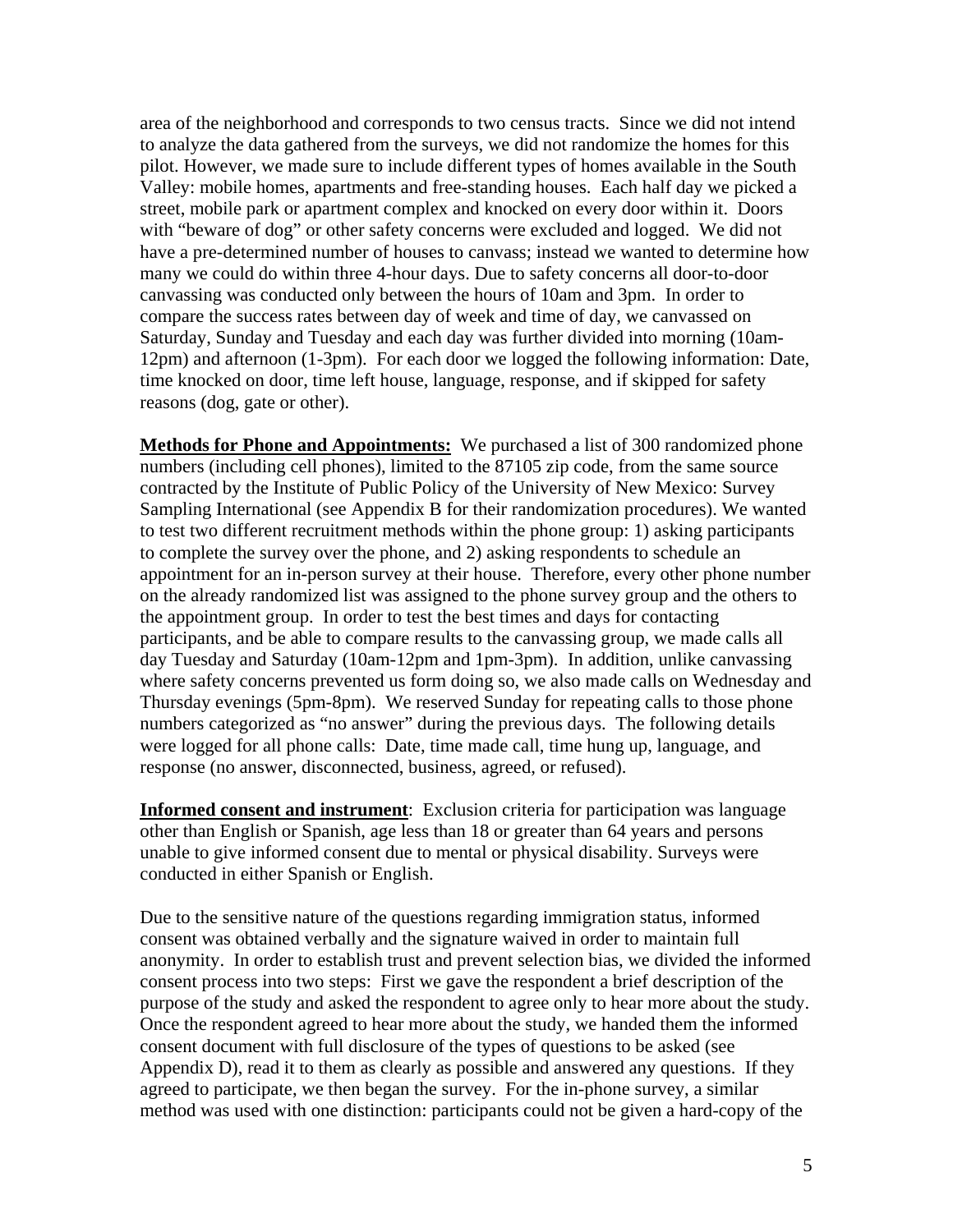informed consent form. For the phone appointment group, participants were asked to make an appointment to hear more about the study and only once we were at their home and could establish trust, the informed consent process was conducted.

We compiled the survey based on question sequences from the various L.A.FANS questionnaires.<sup>14</sup> The questionnaire modules for L.A.FANS were developed based on several general principles that we also attempted to follow. First, they sought to employ questions and question sequences which have been used in recent surveys of national population samples in the United States. Moreover, questions taken from these interview instruments have generally been well-tested, their data have been carefully evaluated, and they are available in Spanish. However, the original instrument addresses several areas that are not relevant to our question, and therefore, we only used appropriate sections. Primarily we combined Section M, "Health status" from the Adult Questionnaire for health care utilization information and part of the Household Roster for demographics (see Appendix A).

Undocumented status was determined by using the following validated algorithm:<sup>15</sup> Respondents were first asked their country of origin. If not U.S., they were asked if they are U.S. Citizens. If "no", they were asked if they are permanent residents. If "no," they were asked if they have any legal document allowing them to stay in the United States for a limited time. The remainder were classified as undocumented.

(See Appendix A for specific questions.) We only made minimal adjustments in terminology and added a few questions in order to make the instrument applicable to Albuquerque's healthcare system.

All responses were recorded onto a separate answer sheet at the time of the interview. This sheet had no information linking it to the house or phone number. Also, the data collected did not include identifiers that would permit reconstruction of the subject's identity. Opinio, an online survey response tool used at UNM, was selected as the data entry software. Most simple two-variable comparisons were done on Opinio. More complex three-variable comparisons were conducted using SPSS. However, because this was a pilot study without a pre-determined sample size, we did not determine statistical difference.

Despite the fact that we did not analyze the data from the surveys, we were interested in testing the instrument and it's applicability to our specific population. Hence, as we performed the interview we marked questions that we were forced to repeat more than twice, and vocabulary that was not understood. In order to test the clarity of the questions and the comfort of the interviewees, we added a two-question evaluation at the end of each survey.<sup>16</sup> To test the length of the interview process, the following

 $\overline{a}$ 

<sup>14</sup> N. Sastry et al., *The Design of a multilevel Longitudinal Survey of Children, Families, and Communities: The Los Angeles Family and Neighbrohood Survey*, Pub no. 00-18, DRU-2004/1- LAFANS (Santa Monica, Calif: RAND, 2004)

<sup>&</sup>lt;sup>15</sup> G. Jasso et all, "The New Immigrant Pilot Survey (NIS-P): Overview and New Findings about U.S. Immigrants at Admission," *Demography* 37, no. 1 (2000): 127-138.

<sup>&</sup>lt;sup>16</sup> Do you recall any questions that were difficult to understand? If so, which ones? Do you recall any questions that made you feel uncomfortable? If so, which ones?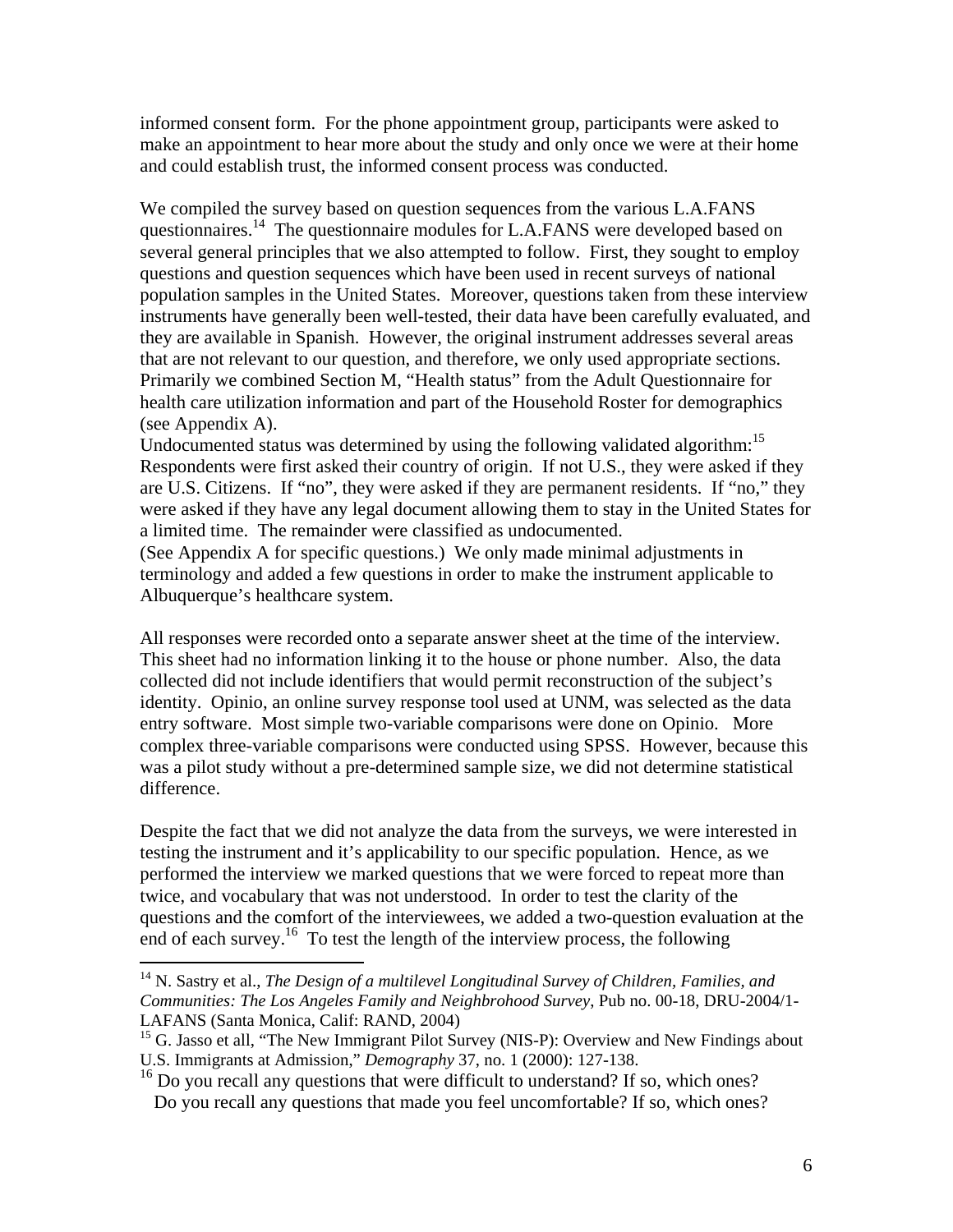information was logged for all interviews: language, duration of pre-survey discussion (consent, confidentiality etc), duration of survey, and duration of wrap-up.

# **Results:**

**Canvassing Results:** Overall we canvassed 166 houses and completed 27 surveys in three 4-hour days (Saturday, Sunday and Tuesday), a total of 12 hours. This means that we knocked on an average of 14 households per hour (Table 1, attempted contacts per hour). Of all doors knocked on, 98 were "no answers" (Table 5). This means that of all 166 attempted contacts, 68 were contacted i.e. we were able to speak with someone at the door 41% of the time (Table 1).

| Table 1. Canvassing: time efficiency |       |
|--------------------------------------|-------|
| Total # of doors                     | 166.0 |
| Total # of hours                     | 12.0  |
| Total # of surveys completed         | 27    |
| # of doors per hour                  | 13.8  |
| <b>Contact rate</b>                  | 0.41  |

Since all of those who agreed to participate in the study actually completed the survey (or the majority of the survey), participation can be measured by completed surveys. Of all contacts (68), 27 agreed to participate. In other words, the rate of cooperation was 0.40 (Table 2). Of all surveys completed, 19% were by undocumented immigrants (Table 2).

| Table 2. Canvassing: effectiveness as recruitment tool |      |
|--------------------------------------------------------|------|
| Total # of surveys completed                           | 27   |
| Total # of undocumented immigrants                     | 5    |
| <b>Cooperation rate</b>                                | 0.40 |
| % of all surveys completed by undocumented immigrants  | 19%  |

In general, the day of week a door was knocked on did not affect the outcome. Of 57 doors canvassed on Saturday, 18% agreed to complete the survey (Table 3). This is very similar to the 16% and 15% that agreed on Sunday and Tuesday, respectively (Table 3). Cooperation and contact percentages also do not vary much by day. However when broken down by time of day, Sunday morning proved to yield the highest rate of cooperation (67%) and Tuesday afternoon the lowest (20%) (Table 3). This difference is difficult to attribute to type of home since cooperation rates did not vary greatly in this respect (Table 4).

| Table 3. Canvassing: Day of week compared to Time of Day compared to Response |  |        |        |         |              | (For agreed   |
|-------------------------------------------------------------------------------|--|--------|--------|---------|--------------|---------------|
| column, the row sequence is: #, percent of total, percent cooperation)        |  |        |        |         |              |               |
|                                                                               |  |        | No     |         |              |               |
|                                                                               |  | Aareed | answer | Refused | <b>Total</b> | % of contacts |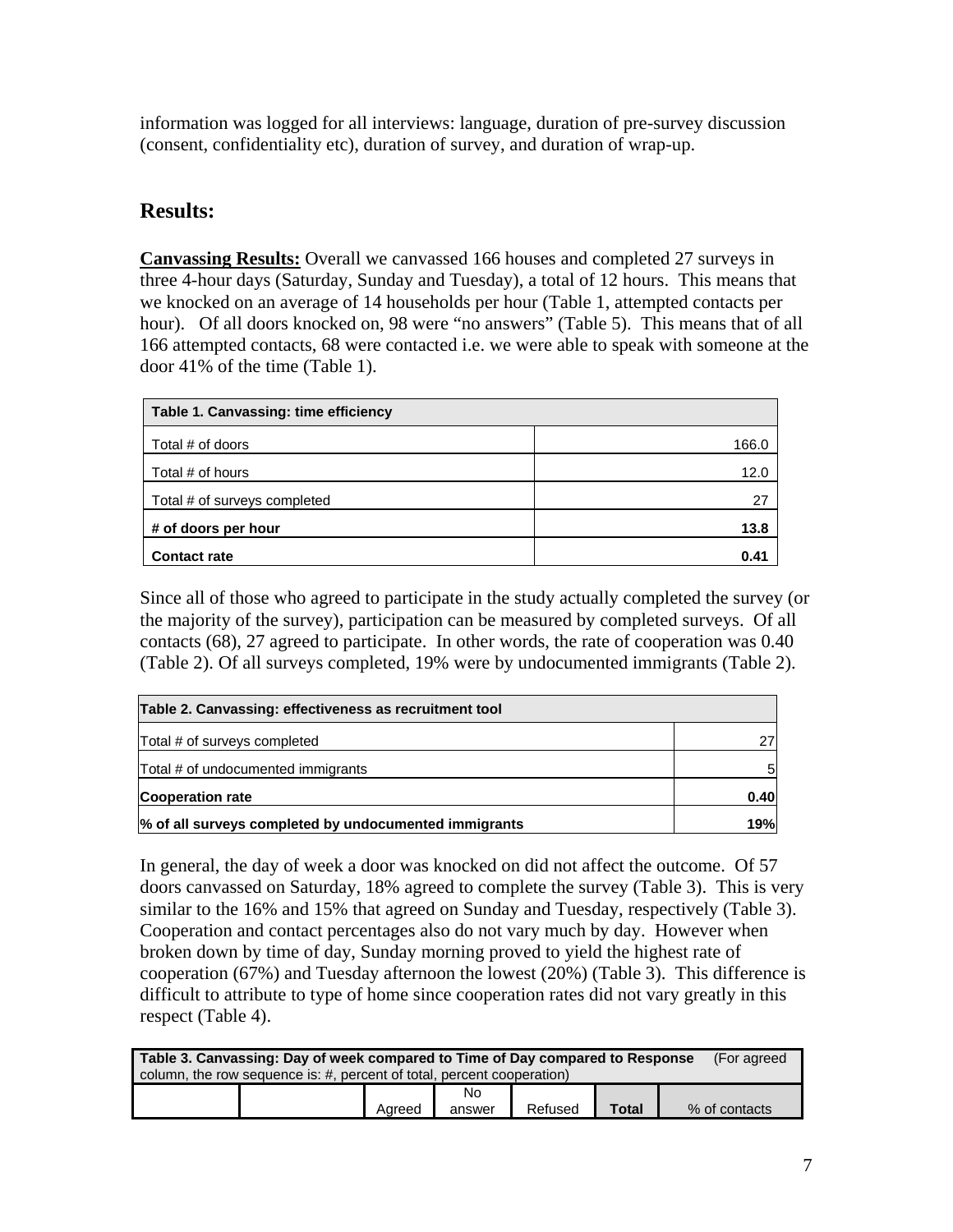|          | Time of | A.M | $\overline{5}$ | $\overline{13}$ | $\overline{13}$ | 31 | 58% |
|----------|---------|-----|----------------|-----------------|-----------------|----|-----|
|          | day     |     | (16%)<br>(28%) |                 |                 |    |     |
| Saturday |         | P.M | 5              | 16              | 5               | 26 | 38% |
|          |         |     | (19%)          |                 |                 |    |     |
|          | Total   |     | (50%)<br>10    | 29 (51%)        | 18 (32%)        | 57 | 49% |
|          |         |     | (18%)          |                 |                 |    |     |
|          |         |     | (36%)          |                 |                 |    |     |
|          | Time of | A.M | 6              | 12              | 3               | 21 | 43% |
|          | day     |     | (29%)<br>(67%) |                 |                 |    |     |
| Sunday   |         | P.M | 4              | 27              | 10              | 41 | 34% |
|          |         |     | (10%)          |                 |                 |    |     |
|          |         |     | (29%)          |                 |                 |    |     |
|          | Total   |     | 10             | 39 (63%)        | 13 (21%)        | 62 | 37% |
|          |         |     | (16%)<br>(43%) |                 |                 |    |     |
|          | Time of | A.M | 6              | 19              | 6               | 31 | 39% |
|          | day     |     | (19%)          |                 |                 |    |     |
|          |         |     | (50%)<br>1     | 11              |                 |    |     |
| Weekday  |         | P.M | (6%)           |                 | 4               | 16 | 31% |
|          |         |     | (20%)          |                 |                 |    |     |
|          | Total   |     | $\overline{7}$ | 30 (64%)        | 10 (21%)        | 47 | 36% |
|          |         |     | (15%)          |                 |                 |    |     |
|          |         |     | (41%)          |                 |                 |    |     |

Of the 40 mobile homes, 65 houses and 61 apartments that we knocked on and a contact was made, the cooperation rate was about the same  $(43\%, 40\%, 36\%,$  respectively) (Table 5). Of all 5 undocumented immigrants identified, 2 lived in mobile homes and 3 in apartments.

**Table 4. Canvassing: Response compared to type of home**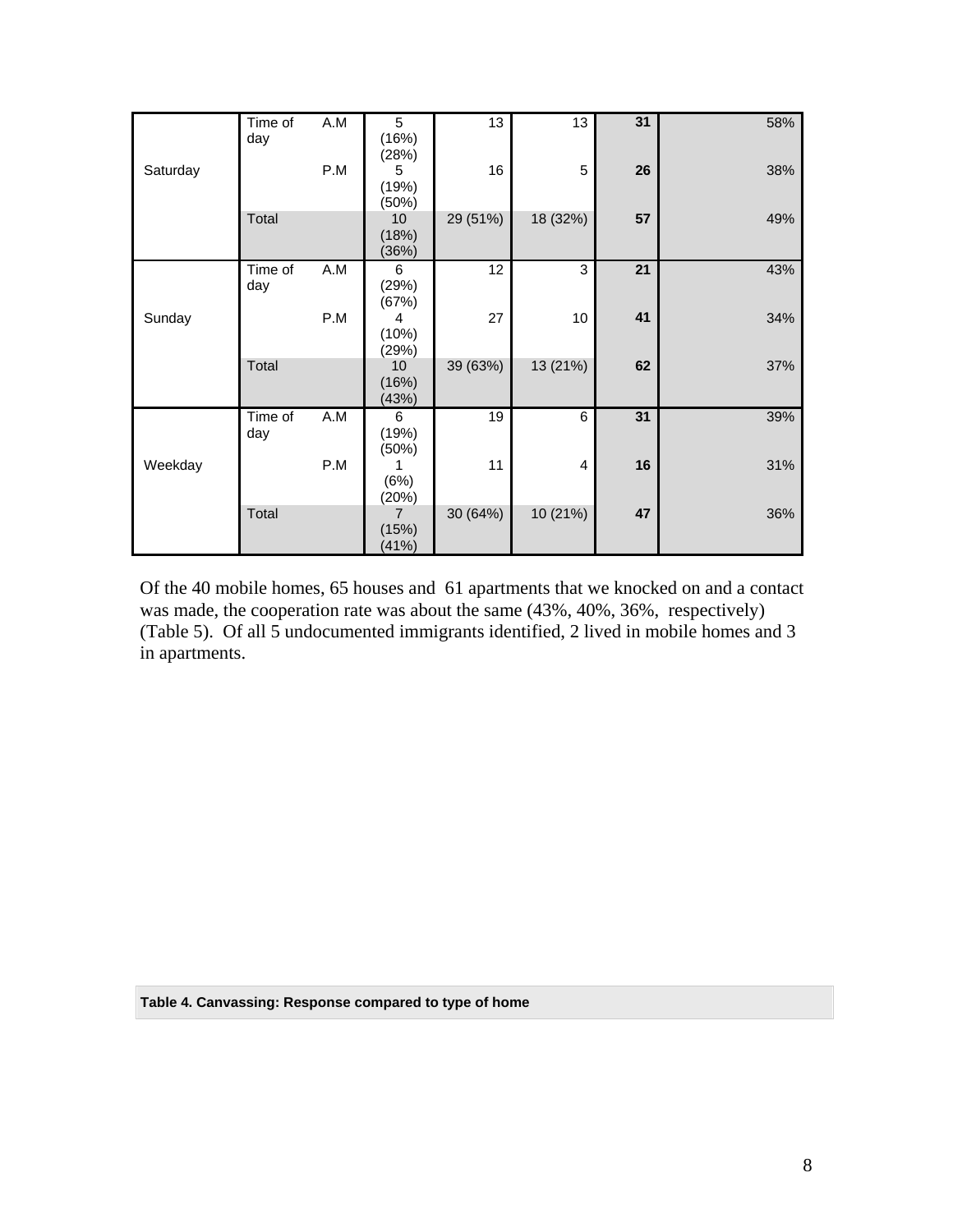| no answer<br>refused<br>agreed<br>40<br>Σo<br>Ω | 60<br>80<br>98                                  | $\Box$ mobile<br>apartment<br>□ house                     | Count<br>Row percent<br>Column percent<br>row only)<br><b>Total percent</b> | * Sequence of numbers in a cell:<br>Cooperation percent (agreed |
|-------------------------------------------------|-------------------------------------------------|-----------------------------------------------------------|-----------------------------------------------------------------------------|-----------------------------------------------------------------|
|                                                 | <b>Mobile</b>                                   | apartment                                                 | House                                                                       | <b>Total</b>                                                    |
| no answer or not home                           | 17<br>17.4%<br>42.5%<br>$\blacksquare$<br>10.2% | 41<br>41.8%<br>67.2%<br>$\sim$<br>24.7%                   | 40<br>40.8%<br>61.5%<br>$\frac{1}{2}$<br>24.1%                              | 98<br>100.0%<br>$\overline{\phantom{0}}$<br>59%                 |
| <b>Refused</b>                                  | 13<br>31.7%<br>32.5%<br>$\blacksquare$<br>7.8%  | 12<br>29.3%<br>19.7%<br>$\sim$<br>7.2%                    | 16<br>39%<br>24.6%<br>$\blacksquare$<br>9.6%                                | 41<br>100%<br>$\overline{\phantom{0}}$<br>24.7%                 |
| Agreed<br>cooperation                           | 10<br>37.0%<br>25%<br>43%<br>6.0%               | 8<br>29.6%<br>13.1%<br>40%<br>4.8%                        | 9<br>33.3%<br>13.9%<br>36%<br>5.4%                                          | 27<br>100.0%<br>$\blacksquare$<br>40%<br>16.3%                  |
| <b>Total</b>                                    | 40<br>÷.<br>100.0%<br>24.1%                     | 61<br>$\blacksquare$<br>100.0%<br>$\blacksquare$<br>36.8% | 65<br>$\sim$<br>100.0%<br>۰<br>39.2%                                        | 166<br>$\blacksquare$<br>$\overline{\phantom{0}}$<br>100.0%     |

Overall, combining time efficiency and effectiveness measures it took approximately 2 hours to achieve 1 survey by an undocumented immigrant.

| Table 5. Canvassing: overall performance |      |
|------------------------------------------|------|
| # surveys per hour                       |      |
| # undocumented surveys per hour          | ገ 42 |

**Telephone results (calling and combination methods):** Every other phone number on the list was assigned to one of the following subgroups: a) calling: people were offered to complete the survey over the phone versus b) making appointment: people were offered to make an in-person appointment in order to complete the survey. Therefore, within a given time frame equal numbers of phone versus appointment calls were made. As a result, data regarding the time efficiency of phone calls (ie. number of calls placed per hour) includes both subgroups. The total number of calls placed was 373; this includes "no answers" (which were called twice) and "disconnected/business". The total amount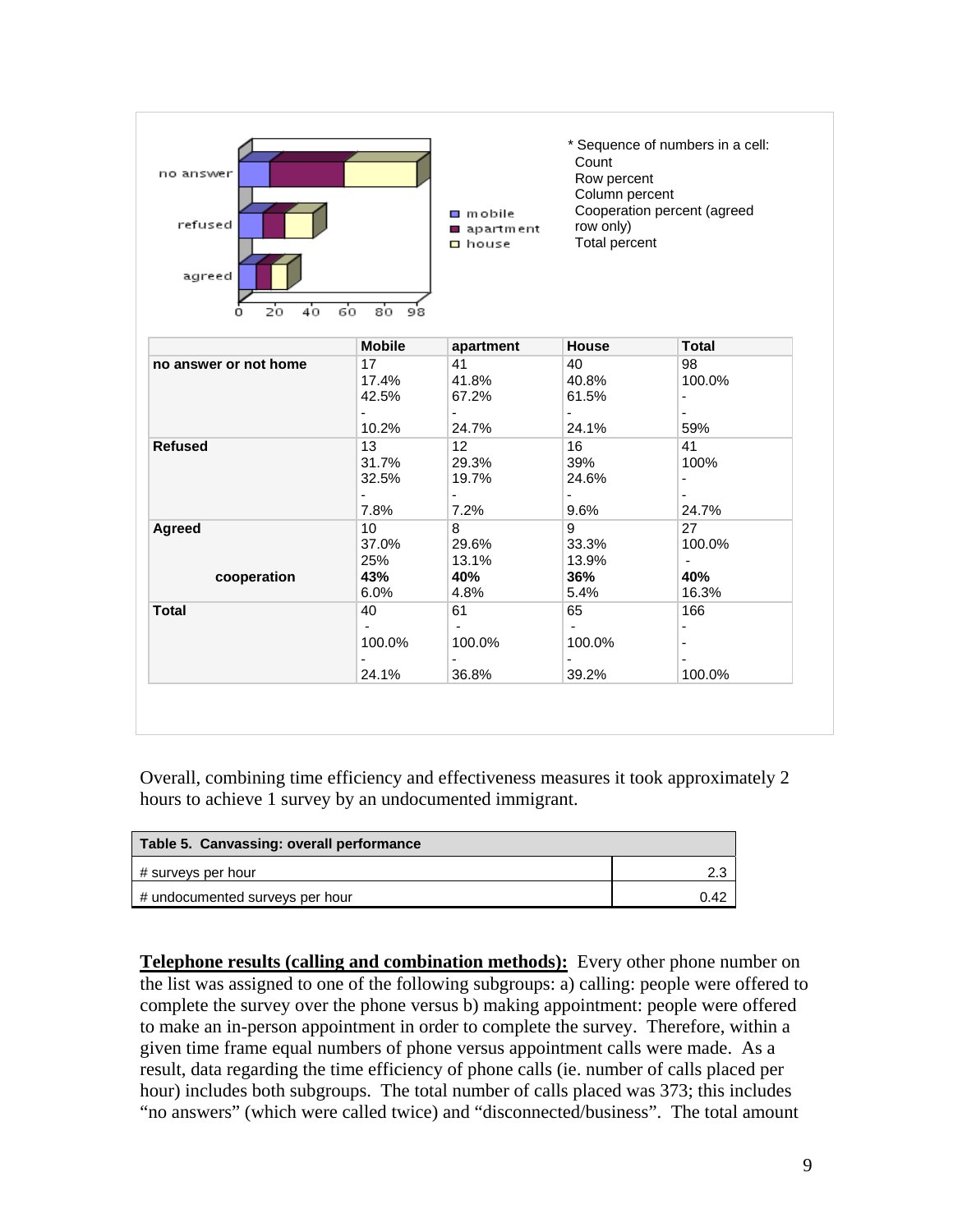of hours used to make the 337 calls was 16 hours. Therefore, the rate of phone calls per hour was 23 (Table 6).

| Table 6. All phone-based methods (including phone calling and appointments): time<br>efficiency |      |  |  |  |
|-------------------------------------------------------------------------------------------------|------|--|--|--|
| Total # of calls                                                                                |      |  |  |  |
| Total # of hours                                                                                |      |  |  |  |
| # of calls per hour                                                                             | 23.3 |  |  |  |

In regards to calling "no answers" twice, it was decided that the list would be run once and that at the end all "no answer" numbers would be called again at another time. Therefore, all second calls to originally "no answer" numbers were made on Sunday morning and afternoon. The response rate indicated that 71% of those numbers indeed remained "no answers." (Table 7)

| Table 7. All phone-based methods: Distribution of responses to calling all "no answer"<br>numbers for a second time (Sunday am and pm) |           |         |  |  |  |
|----------------------------------------------------------------------------------------------------------------------------------------|-----------|---------|--|--|--|
|                                                                                                                                        | Frequency | Percent |  |  |  |
| Agreed                                                                                                                                 |           |         |  |  |  |
| Disconnected/business                                                                                                                  |           |         |  |  |  |
| No answer                                                                                                                              | 70        |         |  |  |  |
| Refused                                                                                                                                | 23        | 23      |  |  |  |
| Age inappropriate/ Not a SV resident                                                                                                   | 4         |         |  |  |  |
| Total                                                                                                                                  | 99        |         |  |  |  |

**Calling Subgroup**: This subgroup was offered to complete the survey during the phone call. A total of 187 phone calls were made. In general, 14 surveys were completed which consist of 7.5% of the total calls made (Table 8). Taking into account that only 53 were eligible contacts, the cooperation rate was 0.26.

| Table 8. Calling: distribution of responses |           |         |  |  |  |  |
|---------------------------------------------|-----------|---------|--|--|--|--|
|                                             | Frequency | Percent |  |  |  |  |
| Agreed                                      | 14        | 7.5     |  |  |  |  |
| Disconnected/business                       | 43        | 23      |  |  |  |  |
| No answer                                   | 87        | 46.5    |  |  |  |  |
| Refused                                     | 39        | 21      |  |  |  |  |
| Age inappropriate                           | 4         | 2       |  |  |  |  |
| Total eligible contacts                     | 53        | 28.3    |  |  |  |  |
| Total                                       | 187       | 100.0   |  |  |  |  |

More specifically, the time period that yielded the most surveys was a weekday afternoon, with 31% of the phone calls made resulting in a completed survey. Factoring out no response and ineligible calls, the cooperation rate was about 0.70. Weekday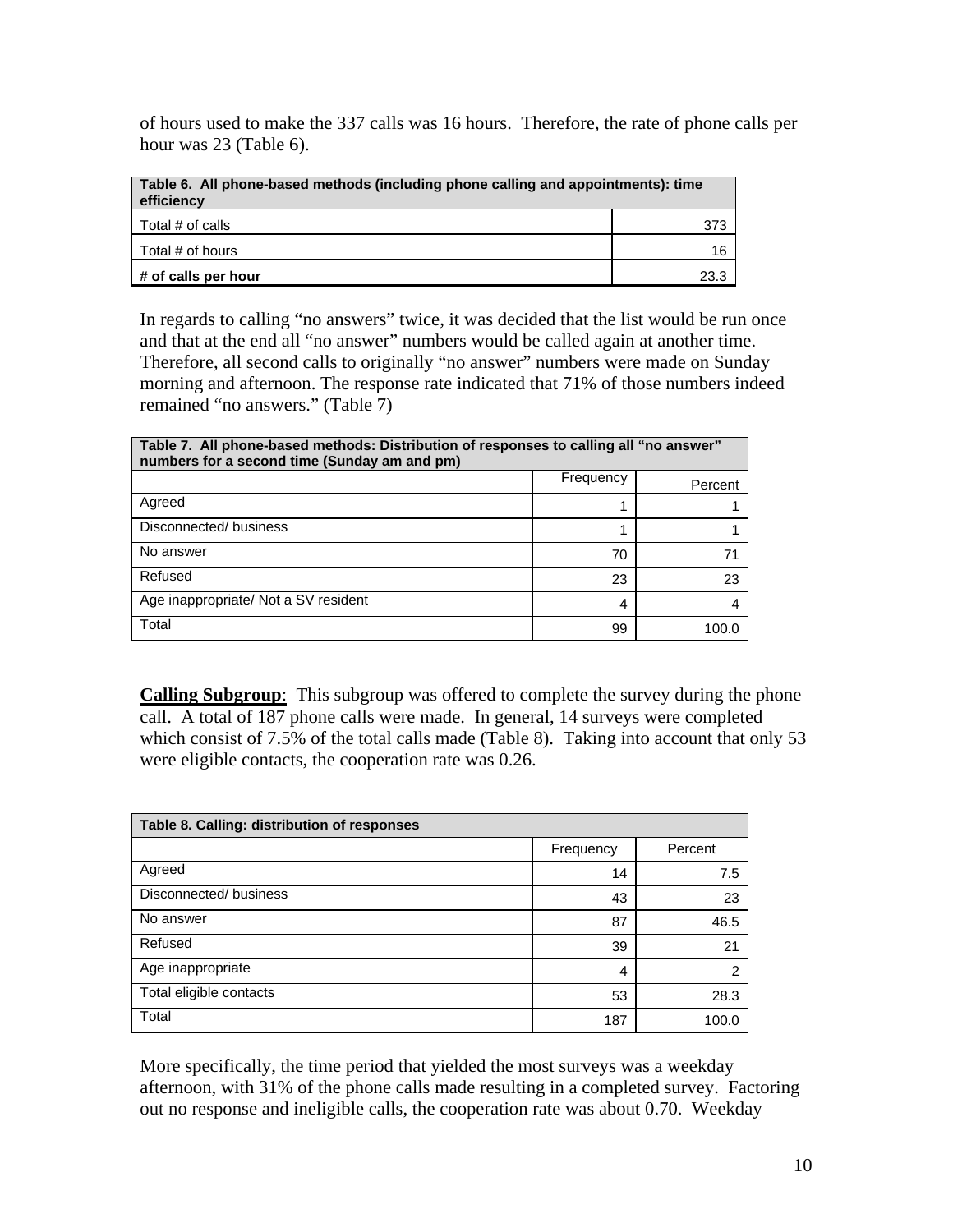afternoon was also the time period with the least phone calls made (Table 9). However, of the 14 surveys completed none was identified as undocumented.

| Table 9. Calling: distribution of responses based on day of week and time of day. (Sequence in rows: #,<br>percent of total, percent cooperation) |                |           |                         |                           |              |                         |                      |           |
|---------------------------------------------------------------------------------------------------------------------------------------------------|----------------|-----------|-------------------------|---------------------------|--------------|-------------------------|----------------------|-----------|
| Day of<br>week                                                                                                                                    |                |           | Response                |                           |              |                         |                      |           |
|                                                                                                                                                   |                |           | Agreed                  | Disconnected/<br>business | No answer    | Refused                 | Age<br>inappropriate | Tot<br>al |
|                                                                                                                                                   | Time<br>of day | Morning   | 3<br>(12%)<br>(50%)     | 3<br>(12%)                | 14<br>(56%)  | 3<br>(12%)              | 2<br>(8%)            | 25        |
| Saturday                                                                                                                                          |                | afternoon | 0                       | 11<br>(52%)               | 4<br>(19%)   | 5<br>(24%)              | (5%)                 | 21        |
|                                                                                                                                                   | Total          |           | 3<br>(7%)<br>(27%)      | 14<br>(30%)               | 18<br>(39%)  | 8<br>(17%)              | 3<br>(7%)            | 46        |
|                                                                                                                                                   | Time<br>of day | Morning   | $\Omega$                | $\mathbf{1}$<br>(7%)      | 12<br>(80%)  | $\overline{2}$<br>(13%) | $\Omega$             | 15        |
| Sunday                                                                                                                                            |                | afternoon | (3%)<br>(10%)           | O                         | 23<br>(68%)  | (26%)                   | (3%)                 | 34        |
|                                                                                                                                                   | Total          |           | (2%)<br>(8%)            | (2%)                      | 35<br>(71%)  | 11<br>(23%)             | 1<br>(2%)            | 49        |
|                                                                                                                                                   | Time<br>of day | Morning   | 1<br>(3%)<br>(14%)      | 13<br>(42%)               | 11<br>(36%)  | 6<br>(19%)              | $\Omega$             | 31        |
| Weekday                                                                                                                                           |                | afternoon | 5<br>(31%)<br>(71%)     | 3<br>(19%)                | 6<br>(37.5%) | 2<br>(12.5%)            | $\mathbf 0$          | 16        |
|                                                                                                                                                   |                | Evening   | 4<br>(9%)<br>(25%)      | 12<br>(27%)               | 17<br>(38%)  | 12<br>(27%)             | $\Omega$             | 45        |
|                                                                                                                                                   | Total          |           | 10<br>$(11\%)$<br>(33%) | 28<br>(30%)               | 34<br>(37%)  | 20<br>(22%)             | $\mathbf{0}$         | 92        |

Assuming that the total hours spent making phone calls (Table 6) were divided equally among the two subgroups, we can calculate that 1.75 surveys were completed per hour using the calling methodology. However, none of the participants were identified as undocumented.

| Table 5. Calling: overall performance |      |
|---------------------------------------|------|
| # surveys per hour                    | 1.75 |
| # undocumented surveys per hour       |      |

**Making appointments subgroup:** This subgroup was called and offered to make an inperson appointment in order to further discuss their participation in the research project. A total of 186 phone calls were made. In general, 2 appointments were made, which is 1% of the total calls made (Table 10). Both appointments were kept and resulted in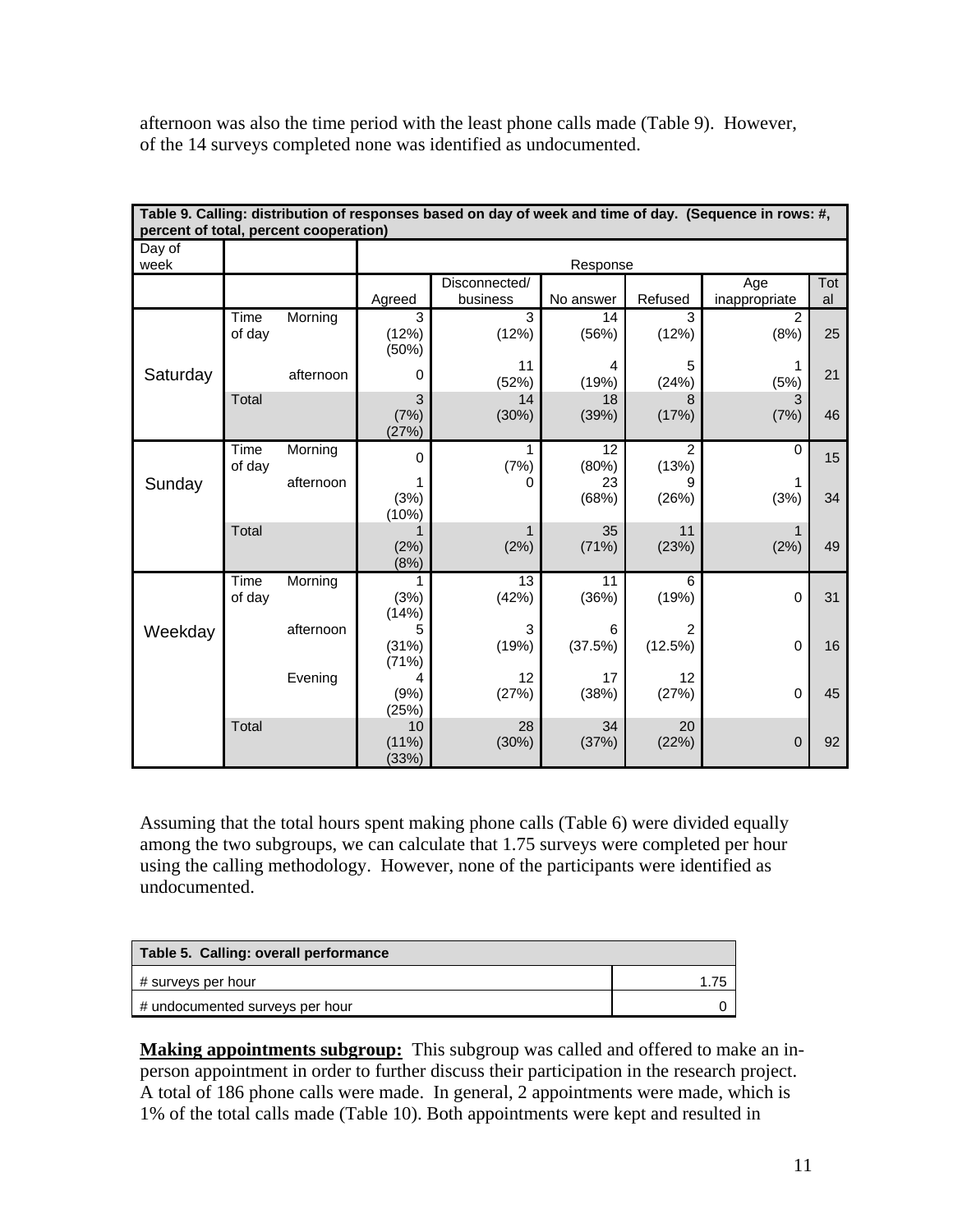surveys being completed. The contact rate was 0.26 and the cooperation rate was 0.04. More specifically, the time period that yielded the most surveys was a weekday evening (Table 11). However, of the 2 surveys completed during the in-person appointment neither was identified as undocumented.

| Table 10. Making appointments: distribution of responses |           |         |  |  |  |  |
|----------------------------------------------------------|-----------|---------|--|--|--|--|
|                                                          | Frequency | Percent |  |  |  |  |
| Agreed                                                   | 2         |         |  |  |  |  |
| Disconnected/business                                    | 45        | 24      |  |  |  |  |
| No answer                                                | 88        | 48      |  |  |  |  |
| Refused                                                  | 47        | 25      |  |  |  |  |
| Age inappropriate/ Not a SV resident                     | 4         | 2       |  |  |  |  |
| Total eligible contacts                                  | 49        | 26.3    |  |  |  |  |
| Total                                                    | 186       | 100.0   |  |  |  |  |

| Table 11. Making appointments: distribution of responses based on day of week and time of day |                   |           |                   |                            |                     |          |                                             |       |
|-----------------------------------------------------------------------------------------------|-------------------|-----------|-------------------|----------------------------|---------------------|----------|---------------------------------------------|-------|
| Day of week                                                                                   |                   |           | Response          |                            |                     |          |                                             |       |
|                                                                                               |                   |           | Agreed/<br>Survey | Disconnected<br>/ business | <b>No</b><br>answer | Refused  | Age<br>inappropriate/<br>Not SV<br>resident | Total |
| Saturday                                                                                      | Time<br>of<br>day | Morning   | $\Omega$          | 3(14%)                     | 11<br>(50%)         | 8 (36%)  | 0                                           | 22    |
|                                                                                               |                   | afternoon | $\Omega$          | 9(41%)                     | 5<br>(23%)          | 7 (32%)  | 1(4%)                                       | 22    |
|                                                                                               | Total             |           | $\mathbf 0$       | 12 (27%)                   | 16<br>(36%)         | 15 (34%) | 1(2%)                                       | 44    |
| Sunday                                                                                        | Time<br>of<br>day | Morning   | $\mathbf{0}$      | $\mathbf 0$                | 10<br>(71%)         | 4 (29%)  | 0                                           | 14    |
|                                                                                               |                   | afternoon | $\Omega$          | 0                          | 25<br>(70%)         | 8 (22%)  | 3(8%)                                       | 36    |
|                                                                                               | Total             |           | $\Omega$          | $\mathbf 0$                | 35<br>(70%)         | 12 (24%) | 3(6%)                                       | 50    |
| Weekday                                                                                       | Time<br>of<br>day | Morning   | $\mathbf 0$       | 12 (40%)                   | 14<br>(47%)         | 4 (13%)  | 0                                           | 30    |
|                                                                                               |                   | afternoon | $\mathbf 0$       | 5 (31%)                    | 8<br>(50%)          | 3(19%)   | 0                                           | 16    |
|                                                                                               | Evening           |           | 2(4%)             | 16 (35%)                   | 15<br>(33%)         | 13 (28%) | 0                                           | 46    |
|                                                                                               | Total             |           | 2(2%)             | 33 (36%)                   | 37<br>(40%)         | 20 (22%) | $\mathbf 0$                                 | 92    |

**Survey Results:** The entire process, from the introduction to the end of the wrap-up session, took less time than anticipated, with canvassing (average of 6.5 minutes per survey) being less time consuming than over the phone (average of 8 minutes per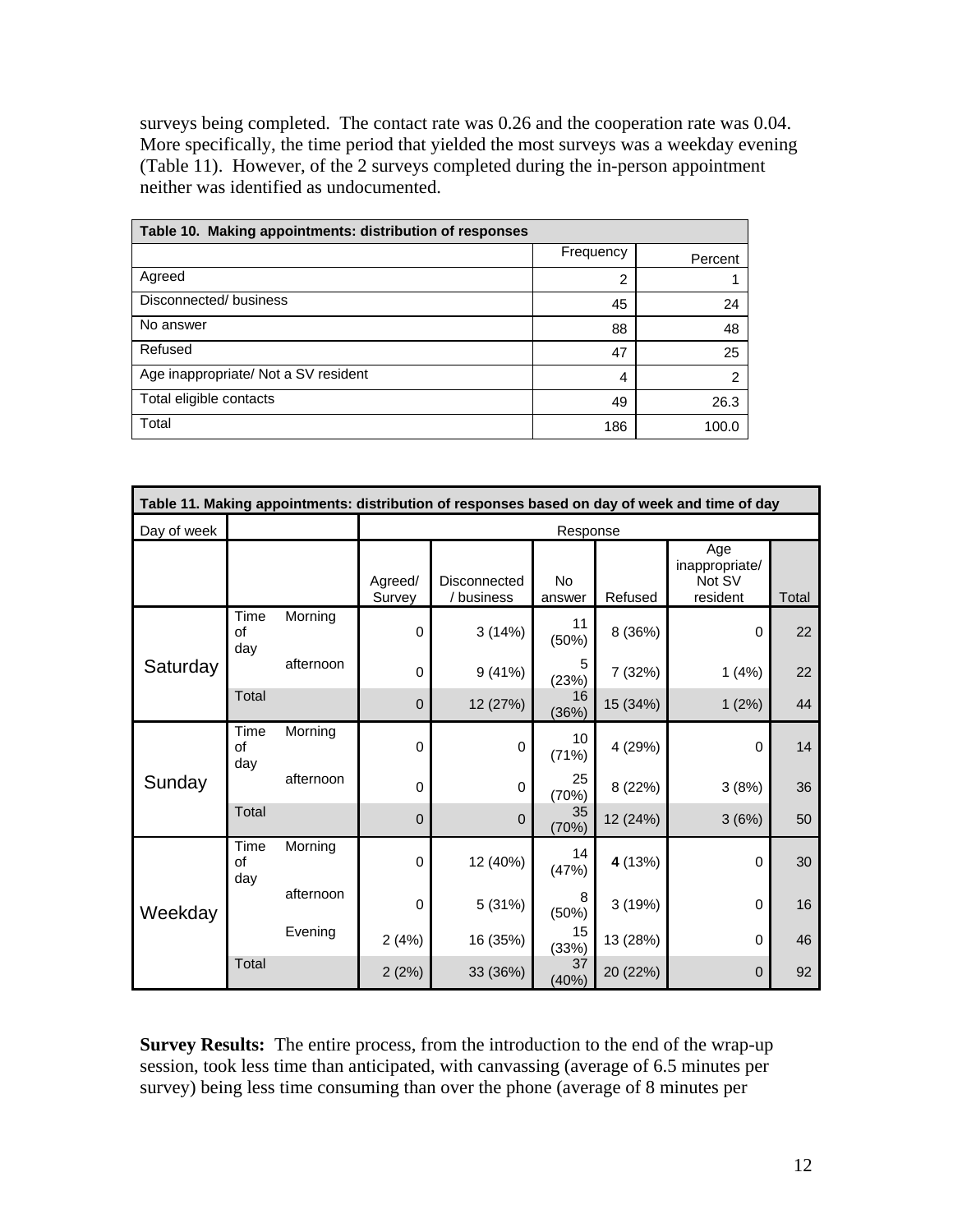| Table 12. Average time needed to complete survey based on language and surveying method |          |                     |                           |  |  |  |
|-----------------------------------------------------------------------------------------|----------|---------------------|---------------------------|--|--|--|
| <b>Surveying Method</b>                                                                 | Language | Average Time (mins) | Total Average Time (mins) |  |  |  |
|                                                                                         | English  | 5.0                 |                           |  |  |  |
| Canvassing                                                                              | Spanish  | 8.0                 | 6.5                       |  |  |  |
|                                                                                         | English  | 7.5                 |                           |  |  |  |
| Phone                                                                                   | Spanish  | 8.0                 | 8.0                       |  |  |  |

survey). On the other hand, doing the survey in Spanish took more time than in English irrespective of the setting (Table 12).

In regards to participants recalling any questions that were difficult to understand, all 43 respondents answered "no." In regards to participants recalling any questions that made them feel uncomfortable, two participants stated that the immigration status questions made them feel uncomfortable. However, these two participants plus another one that stated not feeling uncomfortable with any of the questions, only provided answers after having questioned the interviewers about the purpose and use of this information. Among the remaining 41 participants that did not identify any questions that made them feel uncomfortable, there was one participant who refused to answer many of the immigration questions. This was still considered a completed survey since more than 50% of the survey was completed.

# **Discussion:**

**Canvassing:** Based on our limited data, canvassing proved to be a time efficient and effective method to recruit both undocumented and other residents of the South Valley. Despite only being able to knock on about 14 doors per hour, the contact rate was relatively high at 0.40. Day of week did not seem to affect contact or cooperation rates. However, Sunday mornings appeared to yield the greatest contact and cooperation rates whereas Tuesday afternoon proved to be yield the lowest results. This contradicts our original assumption that Sunday morning would be a bad time for canvassing because many residents would be attending church services. It is possible that church attendance in this area is lower than expected or services are held at a different time. With regards to increased cooperation rates, this could be explained by the possibility that on Sundays household members have more free time and are thus more willing to participate in a survey. Lower cooperation rates on a weekday afternoon on the other hand could be explained by people generally being more tired and busy. However due to the low numbers, it is possible that these differences were due to chance alone. Nonetheless, an important lesson for future projects is not to exclude Sunday mornings.

Of all completed surveys, 19% were undocumented. Therefore, we can extrapolate that it would take approximately 150 hours to reach a sample of 65 undocumented immigrants (sample size necessary based on statistical analysis for future project).

| 65 undocumented surveys X 27 surveys |                        | $X \sim 1$ hour | $= 153$ hours |
|--------------------------------------|------------------------|-----------------|---------------|
|                                      | 5 undocumented surveys | 2.3 surveys     |               |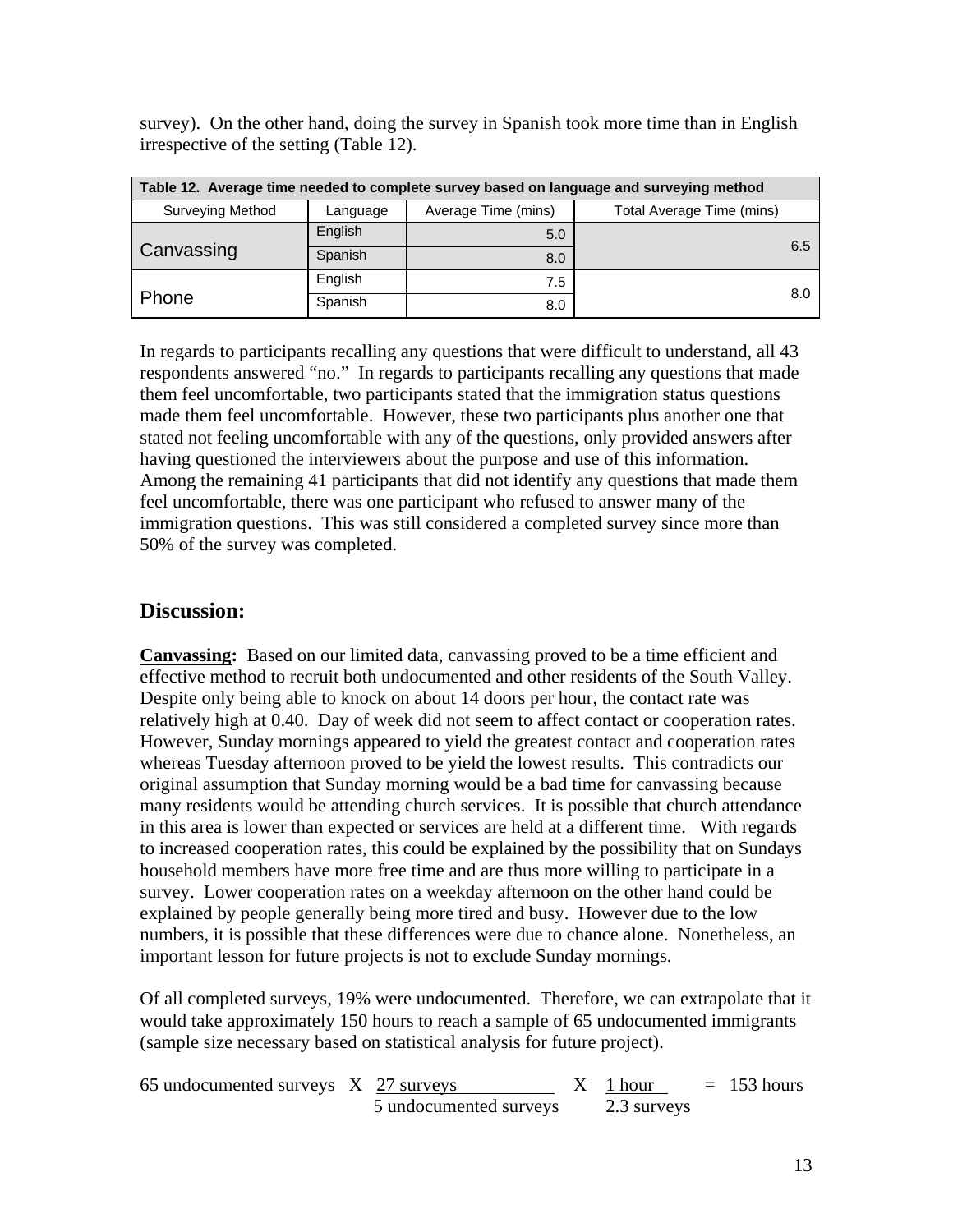At a rate of 6 hours per day, this would mean that two people canvassing together could obtain the desired sample of undocumented and other residents in 26 days. If 2 pairs of students were working on the research, this would cut down the required time to about 2 weeks. However, it is important to recognize that this estimate might be slightly low because of the fact that in a follow-up study, the houses will be randomized and hence there will be fewer households reached per hour.

Although we did not link each individual survey to type of home in order to avoid identifying information, we did tally the total number of undocumented reached at each type of home. The most important information we gained from the "type of home" data is that we did not reach a single undocumented immigrant at a free-standing house. It could be that due to lower income levels and/or less time as residents of the South Valley, undocumented immigrants might be less likely to be home-owners or there might be a lower rate of homes available for rent. Due to the small sample size, we cannot say that the survey-completion and undocumented rates are significantly different between the types of homes. However, we can safely say that if the randomization in a follow-up study only includes free-standing homes, there will likely be fewer undocumented reached.

Despite our overall success with canvassing in the South Valley, there were a few problems that deserve consideration. In general we enjoyed canvassing and never felt harassed or targeted because of our gender (we are two young female researchers). Dogs were our greatest hurdle and the only reason we ever felt threatened. Compared to 14 dogs and gates encountered in the mobile parks (35%), there were 36 dogs and gates in the neighborhood houses (55%). Not surprisingly, as a result of this, our comfort level was greatest at apartments and mobile homes and lowest in neighborhoods with freestanding houses. Although in a future randomized study the type of home cannot be controlled, it might be beneficial to meet with expert canvassers such as census teams, to learn some tips on how to best deal with dogs.

Also, since safety was a priority for us, our decision to approach or skip a house was often quite subjective. Our decisions were mostly based on what we felt would be an unsafe house or an invasion of privacy. We generally went through the gate if it was low, partially open or immediately in front of the door. However, if the gate was high, and there was a large distance between the gate and the door we refrained from going through. If a household had any signs discouraging passage such as "no trespassing", "no solicitors", "trespassers will be shot" etc, we did not approach the home. Often, if the house did not have a "beware of dog" sign but we saw a dog or heard barking, we did not approach the home. The exception to this was small, harmless-looking dogs. From this pilot, we can conclude that in a follow-up study the criteria for skipping houses due to safety concerns should be clearly outlined in order to avoid bias.

Another observation we did not anticipate was that several people did not feel comfortable letting us inside their home and rather chose to complete the survey at the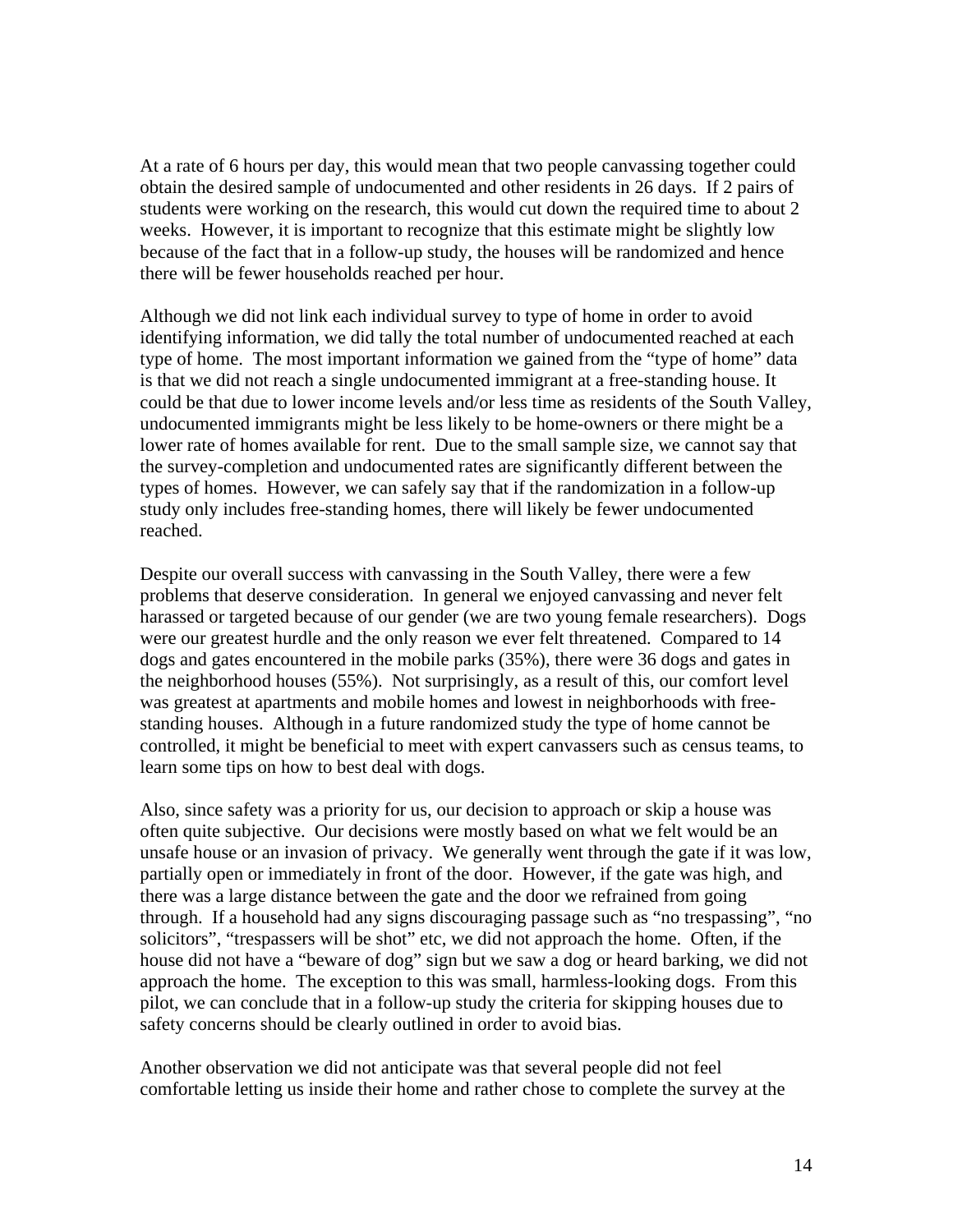door or on their porch. In these cases we made sure that they understood the sensitive nature of the questionnaire and that their privacy was not compromised.

Another important consideration involves the large distances between some free-standing houses. There were a few neighborhoods with farms and other large properties that we chose not to canvass. However, students conducting a future project with randomization will not have this luxury and will likely need to drive from house to house instead of walking. This might add to the time required to reach a sufficient sample and it might increase the expenditure on gas.

**Calling Group**: As stated above, this group was divided into two sub-groups: individuals that were offered to do the survey over the phone and individuals that were offered an appointment to further discuss the study and their participation in it. In general, based on this limited sample, phone calls were a time efficient method when attempting to reach a large number of individuals within a short period of time (rate of 23 calls per hour). However, no answer rates are high and thus contact rates are relatively low (0.28). Tuesday afternoon had the highest cooperation rate at 0.75. However, due to the very small numbers of surveys and contacts, it is likely that this was due to chance. Nonetheless, it is interesting to note that this is the exact opposite result as in canvassing.

In our methods, we had decided to call "no answer" numbers again if there was time after running the entire list once. We finished the list on Saturday evening, which meant that Sunday would be available for calling "no answer" numbers once more. It seems that investing time to call "no answer" numbers again is not productive, since 71% of the calls remained "no answer." Maybe these are individuals who screen their calls or it could be obscured by the fact that all repeat calls were made on Sunday which could be the worse day for placing phone calls.

Nonetheless, phone calls were an ineffective method for the recruitment of undocumented individuals. Among the 16 completed surveys, none was completed by an undocumented person. There are several hypothetical reasons for these outcomes: (1) too small of a sample – 267 phone numbers were purchased, of these 179 were unduplicated working residential phone numbers; (2) source of the phone numbers – Is a social security number required in order to have a phone number with the company from which these phone numbers were obtained? Are undocumented individuals more likely to use pre-paid cellular phones due to the lack of a paper trail? or  $(3)$  nature of the method – Are undocumented individuals less able to afford a phone? Are undocumented individuals less likely to answer unrecognized phone numbers? Are undocumented individuals less likely to make appointments or to participate in phone surveys that address their immigration status? The obtained results are most likely due to a combination of these factors, some which can be resolved and others which can not.

In addition to phone calls being an ineffective recruitment method for undocumented individuals, there were other challenges that should be discussed. The following were related to the generation of the phone list itself: despite the phone list supplier's efforts not to include disconnected phone numbers in the list, these still made up 24% of the numbers provided; the phone list included numbers that were either unlisted or were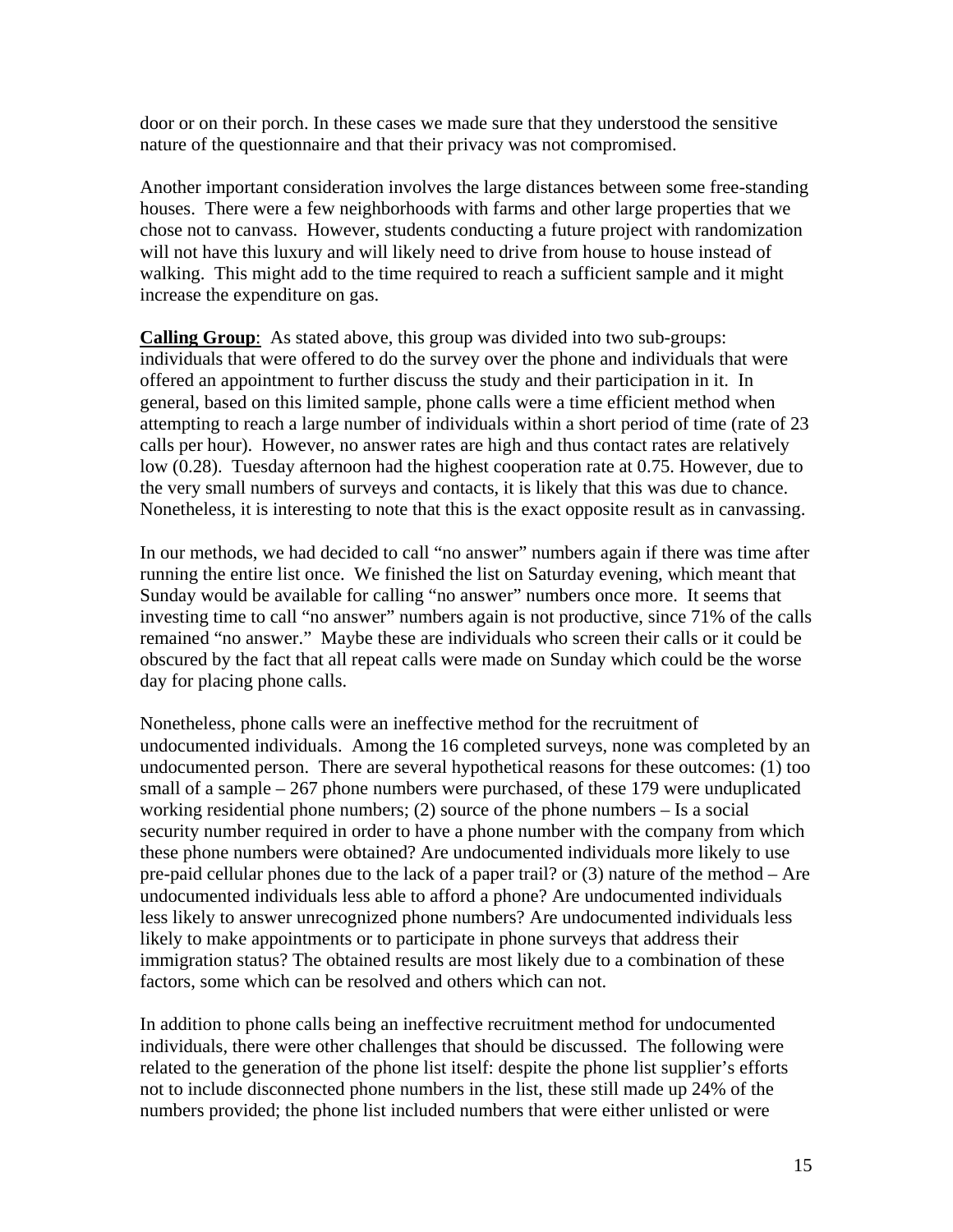registered with the federal Do Not Call List; and the list guaranteed that only 75% of the numbers provided would fall within the requested zip code. These were issues that were not foreseen by the research group and which had a negative impact on the sample size. However, they can also be resolved by including them in the calculations of how many phone numbers would need to be purchased.

In regard to the calling sub-groups, there was a significant difference in cooperation rate, with doing a survey over the phone being more effective than making appointments. A total of 16 surveys were completed as a result of a phone call. Fourteen of the 16 surveys (88%) were done over the phone at the time of the original call versus 2 of the 16 surveys (12%) that were obtained from phone calls which arranged home-based appointments. It can be hypothesized that the differing factor was participants' readiness to complete a survey over the phone rather than making an appointment at their homes. To illustrate this point further, there were 4 individuals that specifically stated their willingness to complete the survey over the phone but not make an appointment. Therefore, any future recruitment efforts should be made towards completion of the survey at the time of the original phone call. It is interesting to note that the rates of "no answer," "refused," and "disconnected/ business" were not significantly different between both phone-based subgroups.

**Calling vs. Canvassing:** In one respect, calling is a more time efficient method, with about 23 phone calls per hour vs. 14 residences per hour. However, the contact rate for canvassing was slightly better than that of both phone groups. Canvassing was clearly the most effective method. The cooperation rate was twice as high with canvassing (40% vs. 26% vs. 0.04%, Table 13). Most importantly, whereas we were able to reach 5 undocumented immigrants in the canvassing group (19% of total surveys), there were no undocumented immigrants in the phone group. It is possible that cooperation rates were higher in the canvassing group in part due to our ability to establish trust in-person. We are two young women and we wore our school badges. Perhaps our benign appearance influenced people's willingness to open the door. We also chose not to wear our white coats in order to avoid standing out while walking in the neighborhood and also to avoid potential intimidation from association with an official or government agency. Moreover, we are both native Spanish speakers. It is possible that these two factors affected our ability to gain the trust of undocumented immigrants.

| Table 13. Comparison of time efficiency, effectiveness and overall performance of the<br>three recruitment methods |            |                |                            |  |  |  |
|--------------------------------------------------------------------------------------------------------------------|------------|----------------|----------------------------|--|--|--|
|                                                                                                                    | Canvassing | <b>Calling</b> | <b>Making Appointments</b> |  |  |  |
| # attempted contacts per hour                                                                                      | 13.8       | 23             | 23                         |  |  |  |
| Contact rate                                                                                                       | 0.41       | 0.28           | 0.26                       |  |  |  |
| Cooperation rate                                                                                                   | 0.40       | 0.26           | 0.04                       |  |  |  |
| # of undocumented surveys per hour                                                                                 | 0.42       |                |                            |  |  |  |

Another important distinction that we had not anticipated is cost. Because of the problems stated previously, the number of phone numbers needed to get a sufficient sample of working residential numbers must to be greatly inflated. Supposing that 2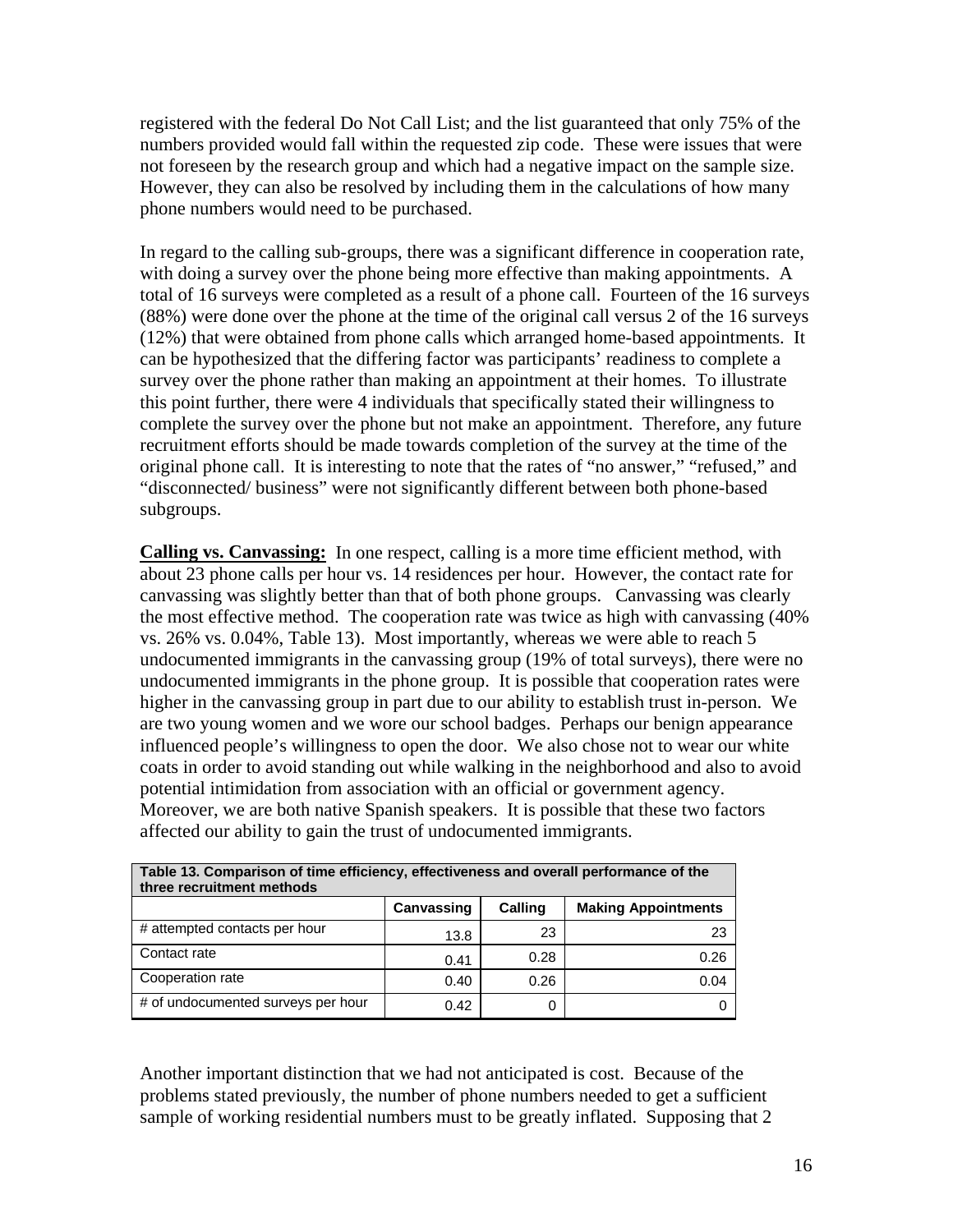students made calls 6 hours per day for 2 weeks, they could make about 3400 calls. The purchasing of a phone list with 3400 numbers would cost about \$510 plus the \$75 registration fee. In addition, because we were making calls from a pre-paid cell phone, the cost of the minutes also needs to be factored. At about 19 cents per call, this could add up to over \$646 for 3400 calls. Therefore, \$1231 would be needed just for covering the cost of the phone calls, without including the cost of compensating the participants. For a medical student research project, with an allotted budget of \$500 per student, a phone-based survey may not be financially feasible. On the other hand, canvassing is mostly free. Randomization can be achieved by using a software-generated list of randomized numbers and assigning them to households on a street or in an apartment complex or using census tracts. The only cost associated with canvassing is the gas mileage. In the 3 days we were canvassing we probably used half a tank of gas, which costs about \$25.00. To extrapolate, canvassing for 2 weeks could add up to about \$120 in gas money.

In conclusion, canvassing is a more effective and affordable method for recruiting residents of the South Valley.

**Survey Tool**: In general the survey, which was based on a longer validated series of questions, was well received. The difference between the time needed to administer the survey based on language or setting is not significant; however, one possible explanation is the required time needed to read over the phone the options for annual household income versus showing participants the list and having them choose their answer. As a matter of fact, many participants commented on how short the survey was and that they had been willing to allot a longer period of time for their participation; therefore, there is room to expand the number of questions asked and obtain more in depth information regarding health care utilization.

Despite all participants answering "no" to recalling any questions that were difficult to understand, the researchers noted that several questions required repeated clarification. For example in question 5, which inquires about employment status, due to the wording of the question participants kept answering if they had a full-time employment versus part-time versus being unemployed instead of yes or no. In questions 6 and 8, which addressed receiving public assistance benefits and being insured, participants were unclear if the answer should be based on self versus family. Therefore, including a brief description of what those terms mean as part of the question would have been helpful. Question 17 asks for the interviewer to record the reason for the participant's last medical encounter, which is mildly intrusive but can also be captured with broad categories such as acute illness versus chronic illness versus injury versus routine physical, etc. Question 20 did not make sense if the answer to question 17 was "A" and question 3's options are not concordant with New Mexican's ethnic identifications. Therefore, despite participants' not recalling any specific questions that were difficult to understand, there are definite improvements that can be made to the survey's wording, answer options and question flow in order to maximize smoothness of administration.

In regard to participants recalling any questions that made them feel uncomfortable, 3 individuals questioned the interviewers regarding the need for immigration status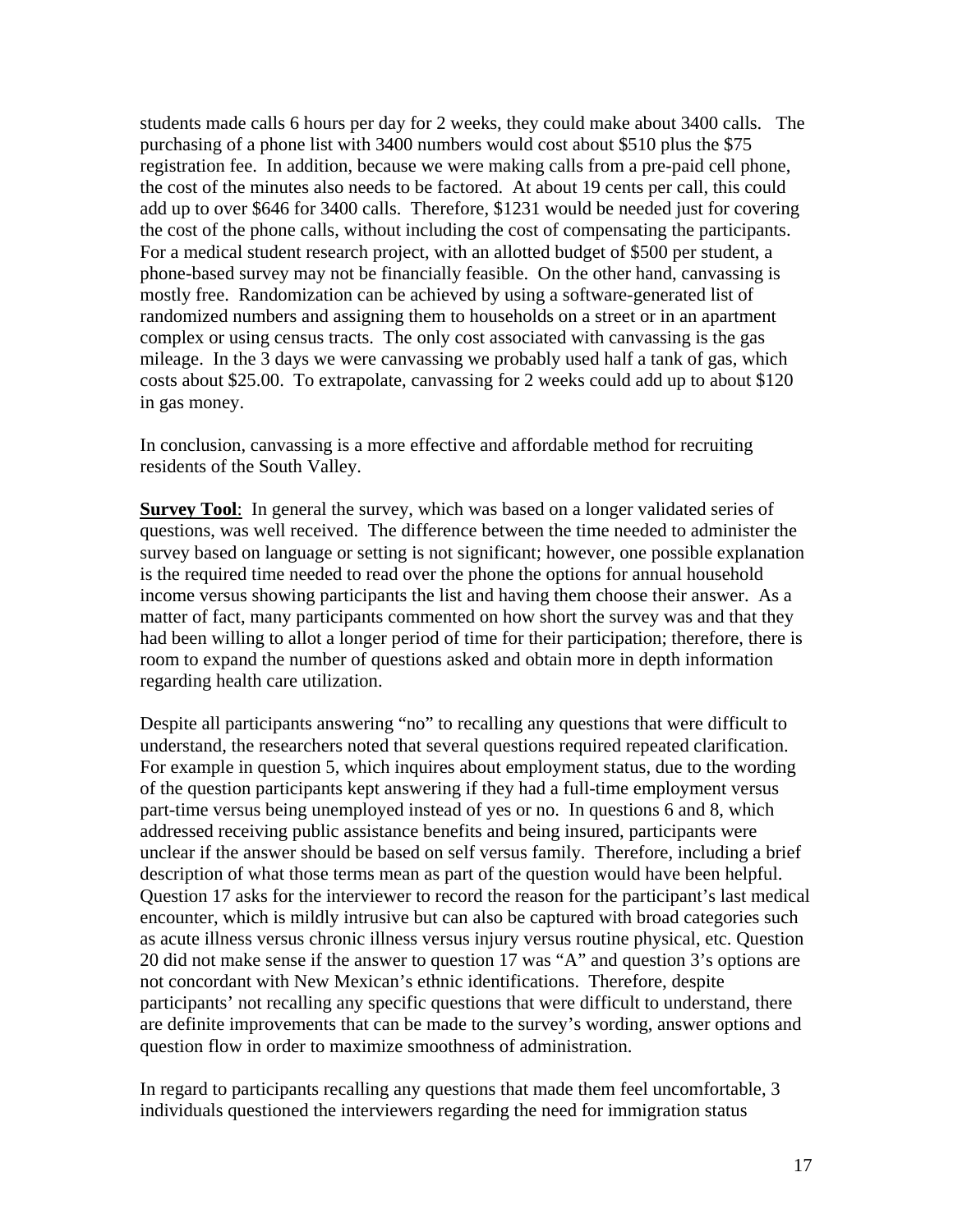information and one person refused to answer. As expected, all the individuals that showed concern for people asking about their immigration status were undocumented and it can only be hypothesized that the person that refused to answer most of the immigration questions was also undocumented. It is interesting to note that the person who refused to answer most of the immigration questions was completing the survey over the phone where it was more difficult to establish trust and demonstrate that we were really medical students working on a research project.

Other issues to consider are the need to randomize within the household and coding of answers. Early on in the project, researchers discarded randomizing the participant by the last person in the household to have had a birthday due to the confusion it created. Also, the majority of the times the person who answered the door was alone in the house; therefore, making the request to speak with the last person who had a birthday a mute point. The need for randomizing within the household should be explored, and if a bias based on who answers the door or phone is thought to occur than a less confusing technique should be considered. Researchers also felt a need for further guidelines on how to code answers when there had been a recent change in either insurance coverage or immigration status and when people had recently moved to the South Valley.

**Compensation**: Participants were offered a \$10 gift card in gratitude for their time. The majority of participants were grateful for the token of appreciation, a couple of participants refused the gift card and wanted it to be donated to a charity organization, and a small minority expressed that they completed the survey in order to be helpful and that the gift card was welcomed but not necessary. Forty-three surveys were completed which comes to a grand total of \$430 in gift cards. However, there are several considerations for future projects and the use of monetary compensation. Based on previous sample size analysis, a total of 193 native born and 45 undocumented participants would be needed in order to find statistical significance in the use of health care services. Therefore, a minimum of \$2380 would be needed for gift cards which would all have to be provided upfront by the medical students. As a result, either additional funding would be required or the compensation could be reduced to \$5, which based on participants' reactions would still be deemed appropriate. The other consideration is the fact that the Medical Student Research Committee has started to request receipts with participants' signatures and social security numbers stating that they received a gift card. Requiring this information poses several challenges to the design of this project: (1) the Medical Student Research Committee approved of the survey being anonymous and therefore, requesting signatures and social security numbers is inconsistent with the intended design of the project, and (2) half of the targeted population for this research project are undocumented individuals who by de facto do not have a social security number.

**Conclusions:** Canvassing (in-person interviews) proved to be the best method for recruiting undocumented immigrants in the South Valley to complete a survey. Canvassing had the highest contact and cooperation rates and was the only method that identified undocumented immigrants. It was also the most affordable method. Therefore, we recommend that future studies analyzing the health care utilization rates of this target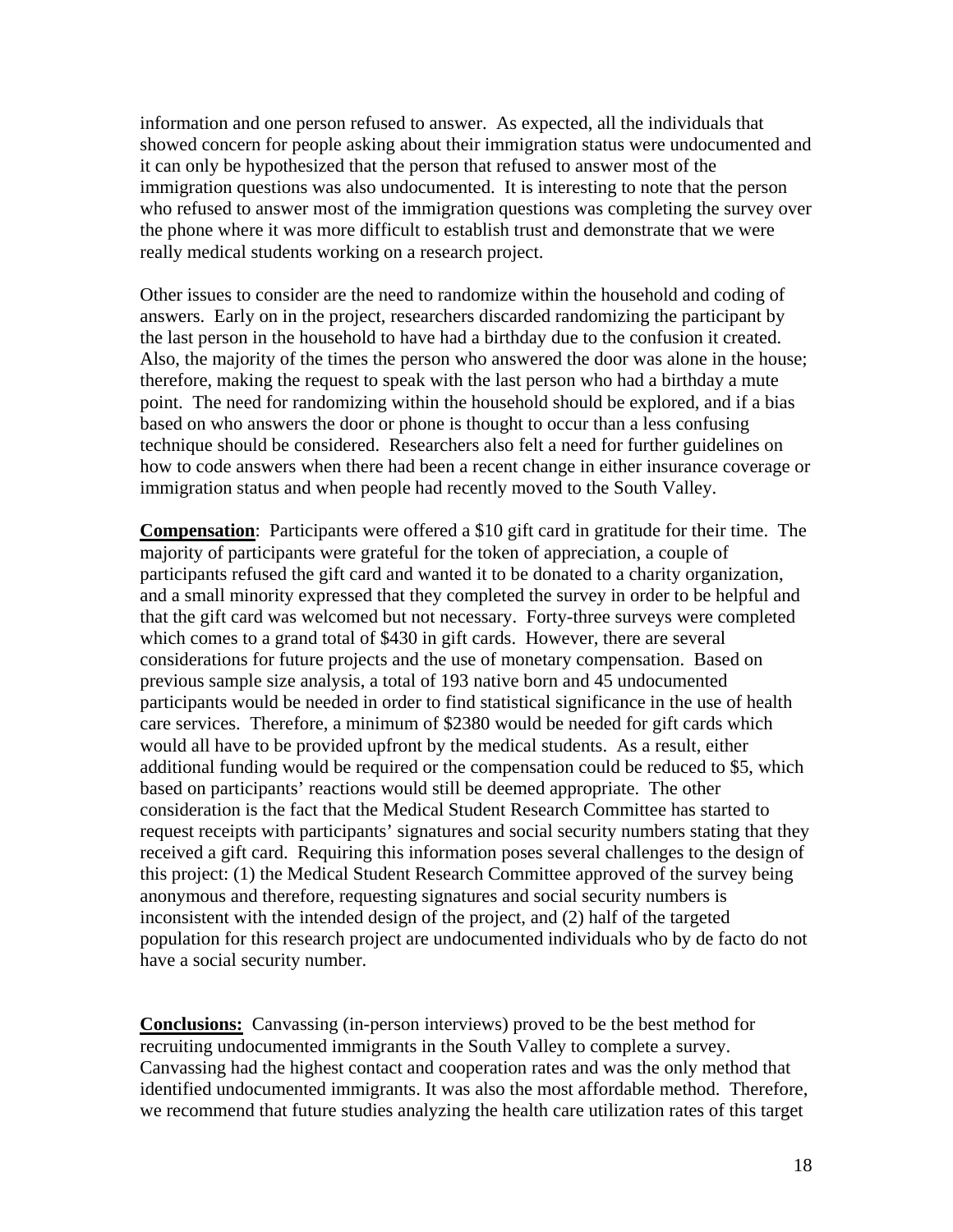population base their data collection on in-person interviews. Data from this pilot can also serve to provide estimates for time feasibility in future projects with a large required sample size. Lastly, the survey instrument proved to be effective for identifying undocumented immigrants in safe and comfortable manner. Based on reactions from participants, it would be reasonable to increase the content and length of the instrument.

#### **References**:

D. Machin et al., Sample Size Tables for Clinical Studies, Massachusetts: Blackwell Science, second edition 1997.

D.P. Goldman et al., "Immigrants and the Cost of Medical Care," *Health Affairs* 25, no. 6 (2006): 1700-1711.

E Porter, "Illegal Immigrants Are Bolstering Social Security with Billions." *New York Times* (April 5, 2005).

G. Jasso et al., "Immigration, Health-Selectivity, and Acculturation," in *Critical Perspectives on Racial and Ethnic Differences in Health in Late Life* (Washington: National Academies Press, September 2004), 227-266.

G. Jasso, D.S. Massey, M.R. Rosenzweig, J.P. Smith. "The New Immigrant Pilot Survey (NIS-P): Overview and New Findings about U.S. Immigrants at Admission," *Demography* 37, no. 1 (2000): 127-138.

Hispanic Immigrant Health Care Access Survey, Project HOPE Center for Health Affairs, 1996.

J.L. Fleiss et al., Statistical Methods for Rates and Proportions, John Wiley & Sons, 3<sup>rd</sup> edition 2003.

J.P. Smith, "Immigrants and the Labor Market," *Journal of Labor Economics* 24, no.2 (2006):203-233.

M.L. Berk et al., "Health Care Use among Undocumented Latino Immigrants," *Health Affairs* 19, no. 4 (2000): 51-64.

N. Sastry et al., "The Design of a multilevel Longitudinal Survey of Children, Families, and Communities: The Los Angeles Family and Neighbrohood Survey" Pub no. 00-18, DRU-2004/1- LAFANS (Santa Monica, Calif: RAND, 2004)

Time Magazine/SRBI Survey, January 24-26, 2006

U.S. Census Bureau, 2000 Census of Population and Housing, *Summary Social, Economic, and Housing Characteristics,* PHC-2-33, New Mexico,. www.census.gov Washington, DC, 2003.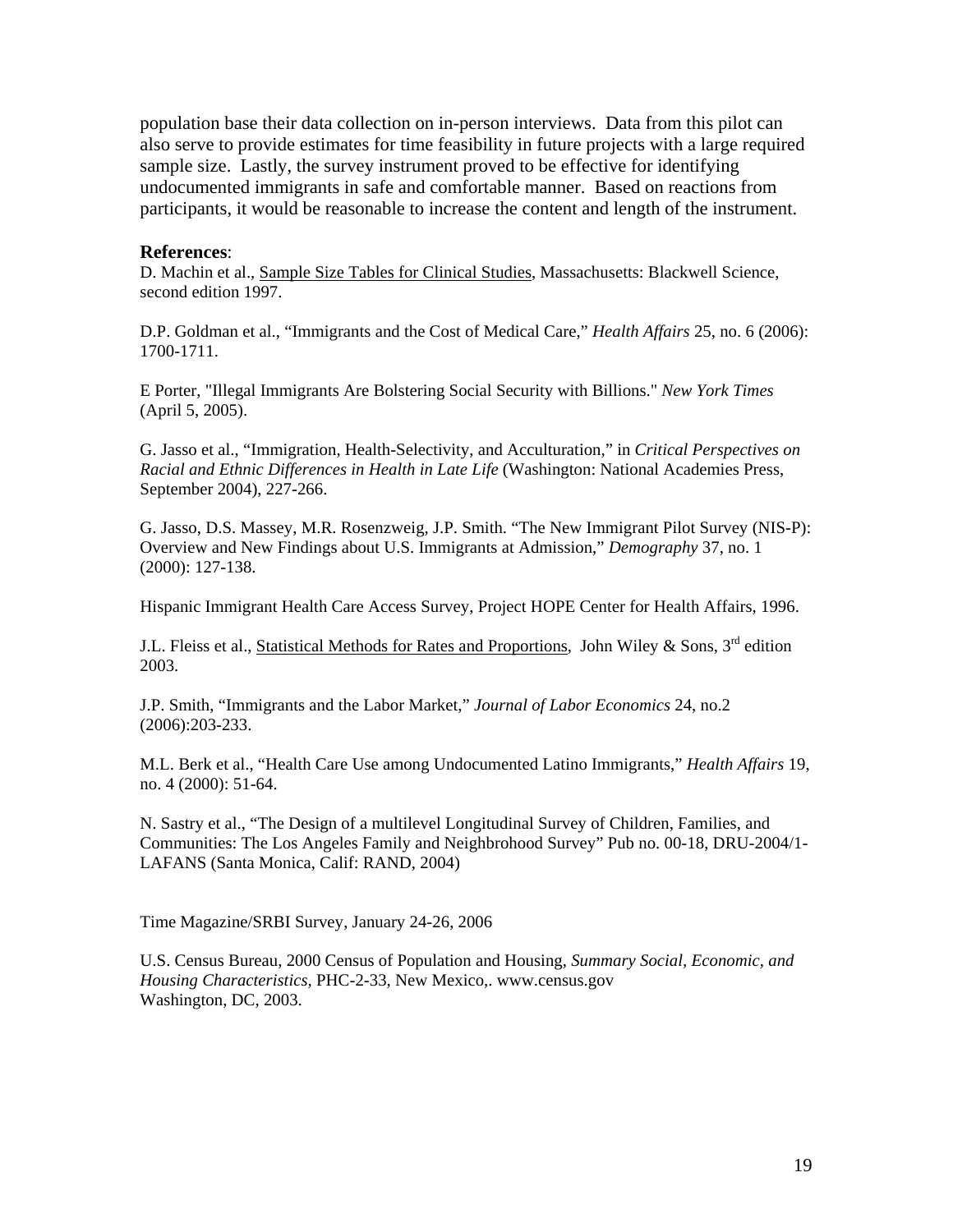#### **Appendix A: Interview Instrument**

- (**1**. Interviewer please identify participant by sex.)
- a. Male
- b. Female

**2**. How old are you?

j.\_\_\_\_\_\_\_\_\_\_\_\_\_\_\_\_

**3.** Are you Latino, white, African-American, Asian or something else?

CODE ALL THAT APPLY

a. Latino

- b. White
- c. African-American, Black
- d. Asian
- e. Pacific Islander
- f. Native American/American Indian
- **4.** How much school have you completed?

INTERVIEWER NOTE: FOR THOSE CURRENTLY IN SCHOOL, THIS DOES NOT INCLUDE THE CURRENT YEAR OF SCHOOL, UNLESS IT IS ALREADY COMPLETED

- a. None
- b. Grade 1 through 11
- c. High school graduate or completed GED
- d. Some vocational school
- e. Completed vocational school
- f. Some college
- g. Associates' degree (AA)
- h. Bachelors' degree (BA, BS)
- i. Some graduate or professional school (after completing college)
- j. Completed graduate/professional degree
- **5**. Have you had a paid job full time or part time, at any time in the past month?
- a. Yes
- b. No

**6**. Did you receive any type of public assistance or welfare benefits during the past month?

- a. Yes
- b. No

**7**. Please choose from the following income categories:

- a. <10,000
- b. 10,000-14,999
- c. 15,000-24,999
- d. 25,000-34,999
- e. 35,000-49,999
- f. 50,000-74,999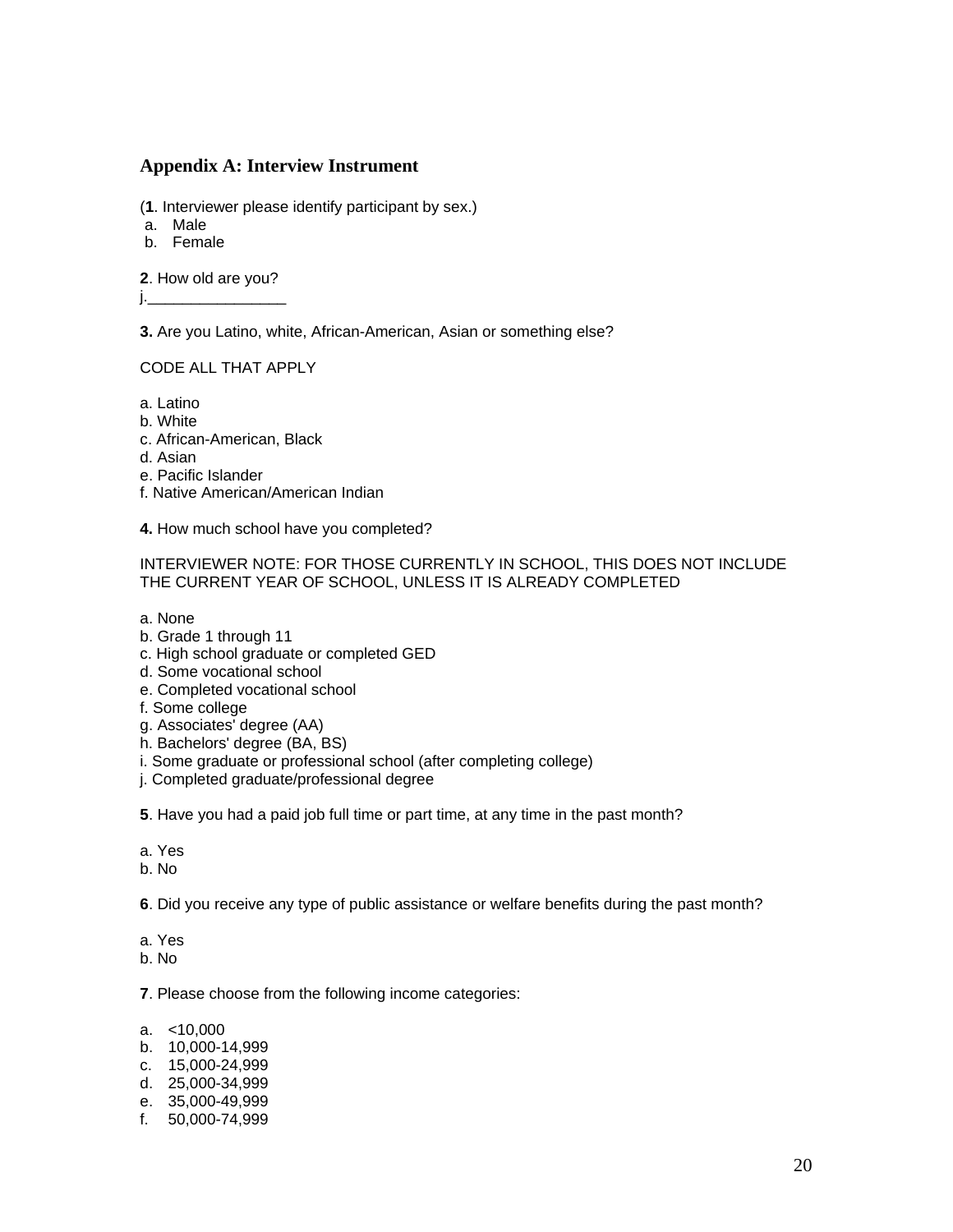g. 75,000-99,999

h. 100,000-149,999

i. 150,000 or more

**8**. Were you covered by any type of health insurance during the past month? This includes insurance through a job, through a plan you or someone else bought, or through a program like Salud?

a. Yes

b. No

**M17**. Is there a place that you usually go to when you are sick or need advice about your health?

INTERVIEWER: IF YES, ASK "Do you have one place, or more than one place?"

a. Yes, one place b. Yes, more than one place c. No, (GO TO M22)

**M18**.

[IF M17 EQUALS (a) ASK:] What kind of place is it? Is it a…

[IF M17 EQUALS (b) ASK:] What kind of place do you go to most often? Is it a...

a. Clinic or health center,

b. Doctor's office (private),

c. HMO (lovelace, Presbyterian center)

d. Hospital emergency room,

- e. Hospital outpatient department, or
- f. Don't know

g. REFUSED (GO TO M21)

j. Some other place?? SPECIFY\_

**M19.** Is this place within the United States?

- a. yes
- b. no

**M21**. Is that the same place you usually go when you need routine or preventive care, such as physical examination or check up?

a. Yes (GO TO M25 ) b. No

**M22**. What kind of place do you go to when you need routine preventive care, such as a physical examination or check-up? Is it a…

a. Clinic, health center,

- b. Doctor's office,
- c. HMO (lovelace, Presbyterian center)
- d. Hospital emergency room,
- e. Hospital outpatient department, or
- f. Don't know

g. REFUSED (GO TO M25)

h. DOESN'T GET PREVENTIVE CARE ANYWHERE

j. some other place?? SPECIFY \_\_\_\_\_\_\_\_\_\_\_\_\_\_\_

IF M22=(g), GO TO M25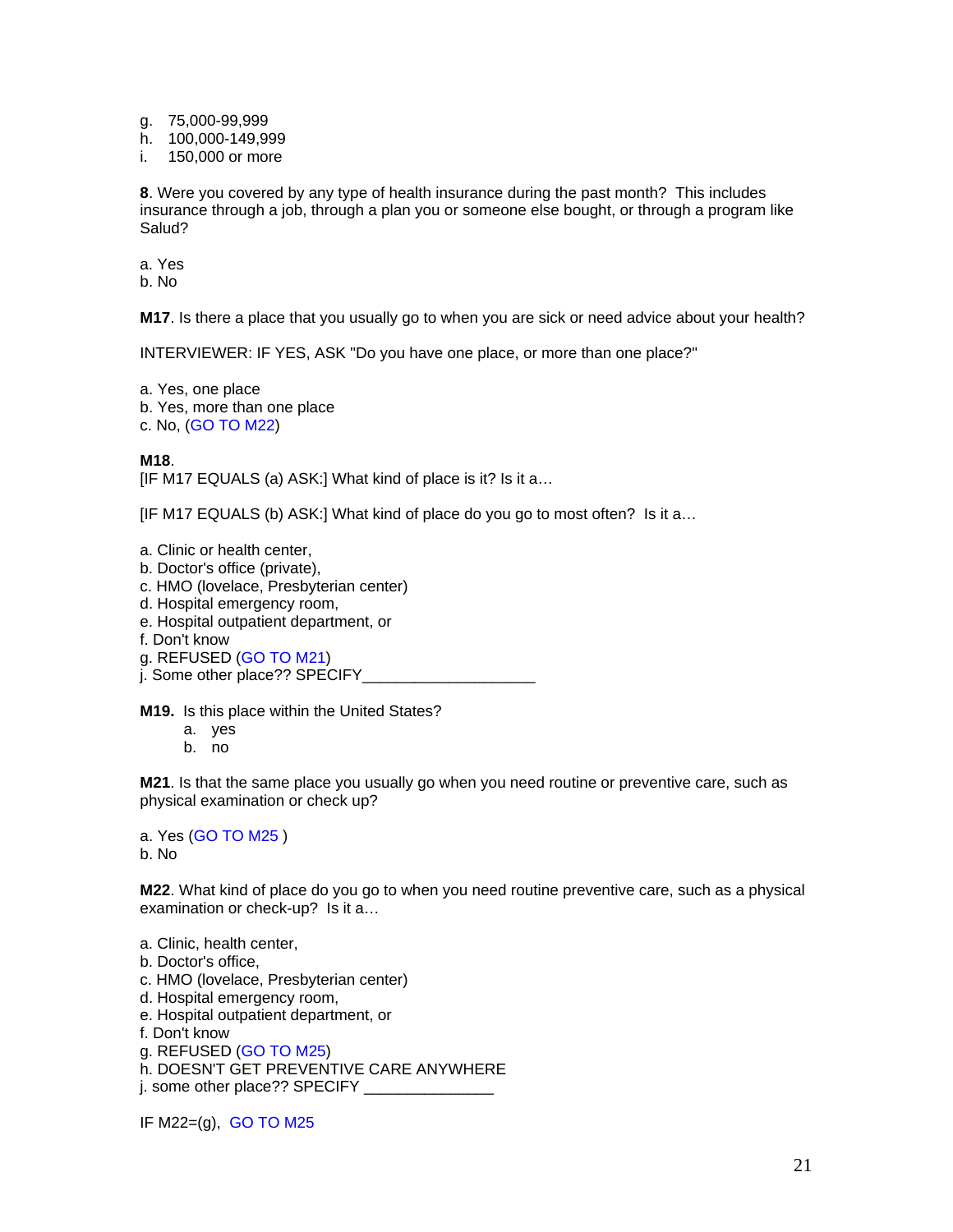**M23.** Is this place within the United States?

a. yes

b. no

**M25**. During the past 2 years, that is since [MONTH AND YEAR EXACTLY TWO YEARS BEFORE THE INTERVIEW], how many different times have you been hospitalized? This includes any times you stayed in a regular hospital or mental health facility overnight or longer.

a. NOT HOSPITALIZED IN PAST 2 YEARS.

 $j.$  \_\_  $\angle$ (NUMBER OF TIMES) (RANGE 1-24, VERIFY AT 10)

IF M25=(a) GO TO M28

**M27**. Was the reason for the last hospitalization because you…

a. Had a baby, childbirth

b. Had other problems during pregnancy (not childbirth)

c. Other

**M28**. When was the last time you saw a doctor, nurse or other health care professional for illness, injury or a routine check-up?

i.  $YEAR$ (YEAR OF BIRTH-CURRENT YEAR)

b. NEVER (GO TO M31)

**M29**. For what illness, injury or other reason did you see the doctor, nurse, or other health care professional?

a. Routine check-up or physical j. Other reason, specify\_\_\_\_\_\_\_\_\_\_\_\_\_\_\_\_(limited)

**M30**. In the past 12 months, about how many times have you seen a doctor, nurse, or other health professional about your health?

j. \_\_ \_\_NUMBER OF TIMES (RANGE 1-50, VERIFY AT 12)

b. NEVER

**RSAM30ver**. I want to verify that you said you have seen a doctor, nurse or other health care professional [FILL M30] times in the past 12 months. Is that correct?

CHECK: IF M29=(a) GO TO M32, ELSE CONTINUE

**M31**. Not including visits for illness or injury, when was the last time you saw a doctor or clinic for a routine health check-up?

j.  $\frac{1}{2}$   $\frac{1}{2}$   $\frac{1}{2}$   $\frac{1}{2}$   $\frac{1}{2}$   $\frac{1}{2}$   $\frac{1}{2}$   $\frac{1}{2}$   $\frac{1}{2}$   $\frac{1}{2}$   $\frac{1}{2}$   $\frac{1}{2}$   $\frac{1}{2}$   $\frac{1}{2}$   $\frac{1}{2}$   $\frac{1}{2}$   $\frac{1}{2}$   $\frac{1}{2}$   $\frac{1}{2}$   $\frac{1}{2}$   $\frac{1}{2}$   $\frac{1}{2}$ (YEAR OF BIRTH-CURRENT YEAR)

b. NEVER, don't get check-ups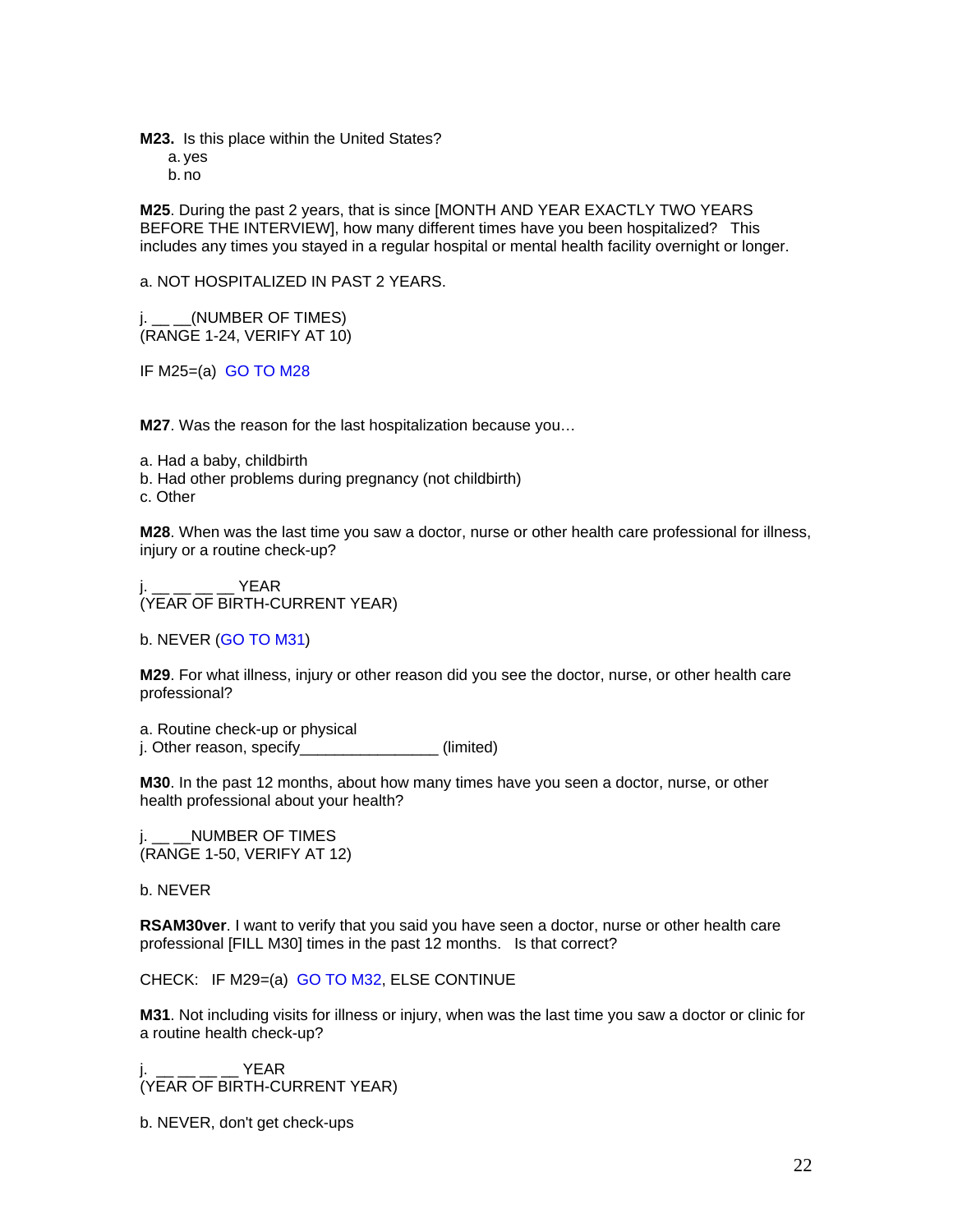**C34**. What country were you born in?

j. \_\_\_\_\_\_\_\_\_\_\_\_\_\_\_\_ (COUNTRY)

(**C34\_4**. CAPI CHECK C34: WAS RESPONDENT BORN IN THE UNITED STATES?)

a. Yes (go to end of survey) b. No

**C36**. In what year did you first come to the United States to live or work? Please do not include short trips for shopping, vacation or family visits.

j.  $\_\_$   $\_\_$   $\_\_$  YEAR (RANGE 1870-CURRENT YEAR. CANNOT BE BEFORE R WAS BORN)

**C38**. Are you a citizen of the United States?

a. Yes (Go to end of survey) b. No

**C39**. Do you currently have a permanent residence card or a green card?

a. Yes (Go to end of survey) b. No

**C40**. Have you been granted asylum, refugee status, or temporary protected immigrant status, TPS?

a. Yes (Go to end of survey) b.No

**C41**. Do you have a tourist visa, a student visa, a work visa or permit, or another document which permits you to stay in the US for a limited time?

a. Yes

b. No (Go to end of survey)

**C42**. Is this visa or document still valid or has it expired?

a. Still valid b. Has expired

**Do you have any other comments about your health care, or barriers to care that you've experienced?** 

**Survey Evaluation (optional):** 

- **1. Do you recall any questions that were difficult to understand? If so, which ones?**
- **2. Do you recall any questions that made you feel uncomfortable? If so, which ones?**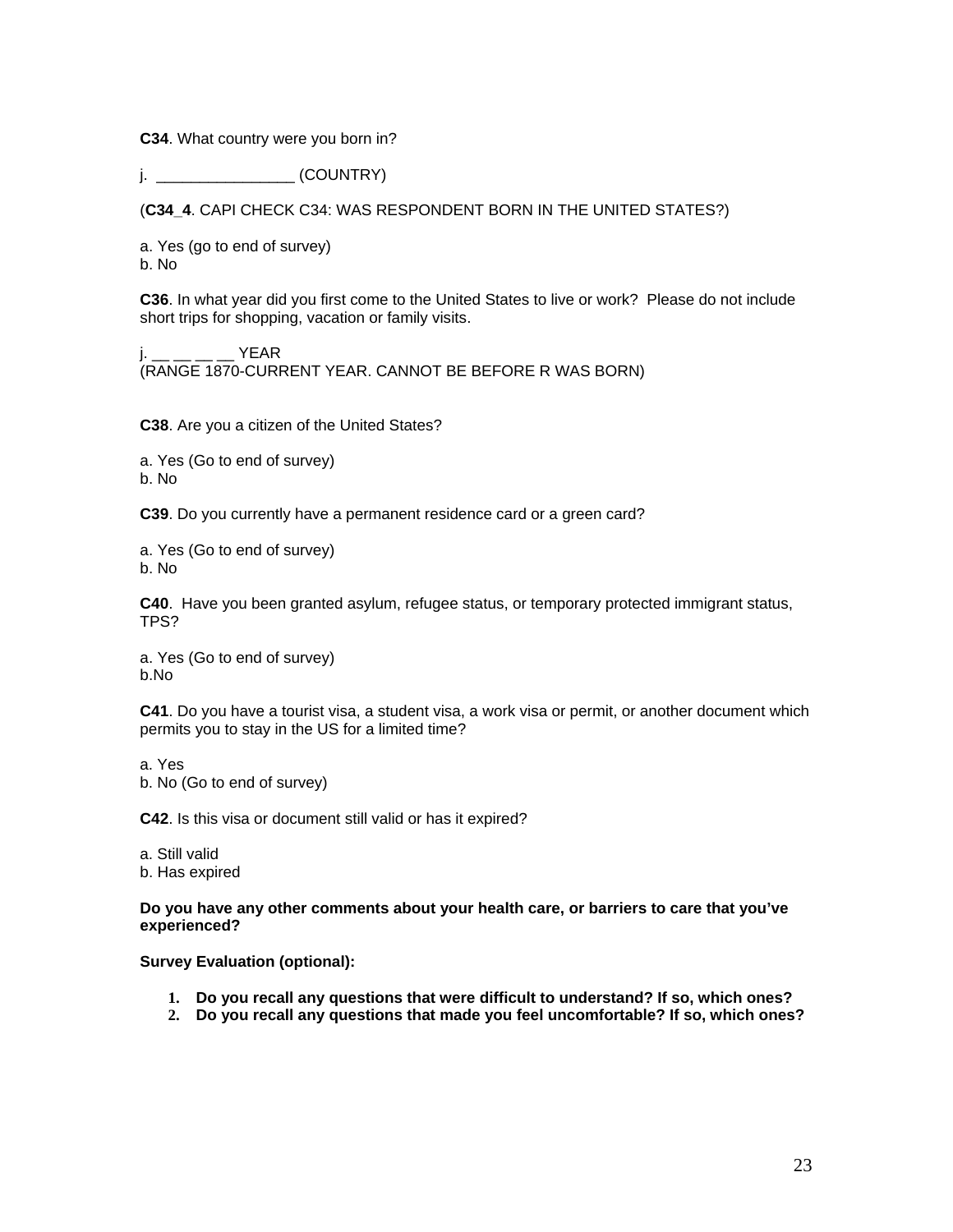## **Appendix B: Randomization procedures for phone list**

Random Digit sampling (RDD) can be accomplished through several methodologies. These are Random A, Random B, Epsem, and Cluster. Random A methodology provides an extremely representative random digit sample. Each exchange and working block will have a probability of selection equal to its share of active working blocks. Selected telephone numbers may be protected against reuse for a period of six months. Business numbers may be eliminated.

Random B methodology provides the most efficient random digit sample available. Each exchange and working block will have a probability of selection equal to its share of listed telephone households. Numbers may be protected against reuse for a period of nine months. Business numbers may be eliminated.

Epsem (Equal Probability Selection Method) ensures that every possible telephone number - including business and protected numbers - in a working block with at least one directory-listed telephone number has an equal probability of selection. Telephone numbers are not protected. Business numbers may be identified, but not removed.

Cluster methodology is used by many pollsters and other researchers who have only one or two nights in the field for interviewing purposes. Survey questions are time-sensitive. Cluster samples are accurate and representative, without the need for callbacks or interviewing by replicate.

Using SSI's standard RDD B methodology, a sample is drawn with a sample size equal to the number of completed interviews. For each sample element, or seed, 11-20 replacement numbers are generated within the same area code and exchange.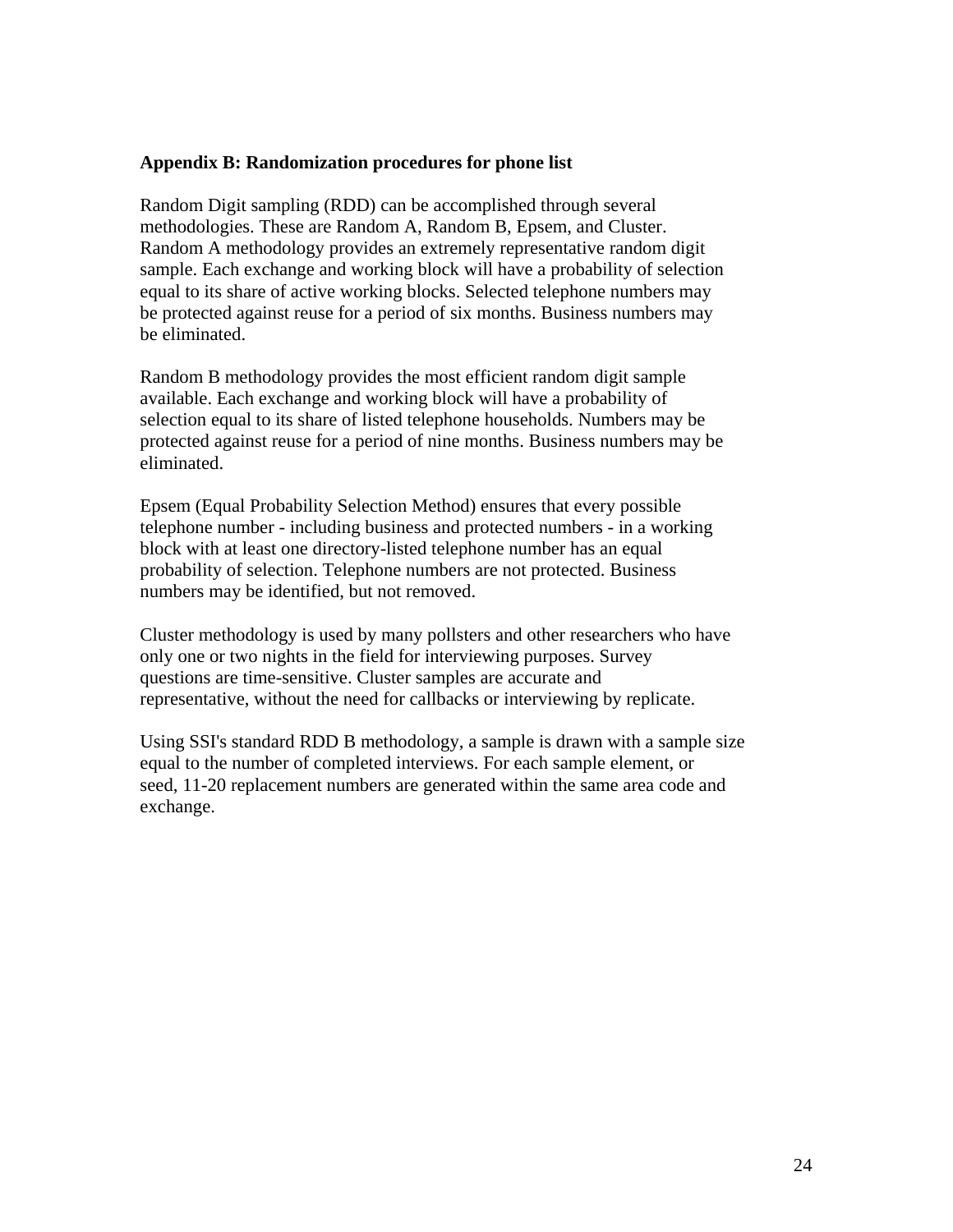# **Appendix C: Phone Script (English)**

Hello my name is  $\qquad$  I am a medical student at the University of New Mexico. This is not a sales call. Would you like to continue in English o Prefiere hablar en Espanol? We are doing a research project for school about how often South Valley residents use health care services. It basically consists of a **5-minute** home interview for which you will receive a ten-dollar gift card. Your phone number/home was selected at random.

Are you between the ages of 18 and 65?

**3)** (If no): Could I please speak to a member of your household that is between the ages of 18 and 65? (Once new member on the phone): Hello my name is I am a medical student at the University of New Mexico. This is not a sales call. Would you like to continue in English o Prefiere hablar en Espanol? We are doing a research project for school about how often South Valley residents use health care services. It basically consists of a **5-minute** interview for which you will receive a ten-dollar gift card. Your phone number/home was selected at random. Is it true that you are between the ages of 18 and 65?

(If not btw ages 18-65): (go back to section 3)

(If yes btw ages 18-65): Should you choose to participate in our survey, your answers will remain confidential. The University releases no information as to how any particular individual answers a survey and does not sell or give away the lists of randomly generated phone numbers used in our research.

Would you be interested in hearing more about our study and possibly complete the survey?

(If no): Thank you for your time.

(if yes): (continue to informed consent) (if agrees to participate, continue to survey) Thank you so much for completing our survey. In order to compensate your for your time, we would like to give you a ten dollar gift card. You have two options: option one requires that we mail you the card, so we would need you to give us your first name and address; keep in mind that this information will only be written on an envelope with your gift card to be sent today. It will not in any way be traceable to your survey answers. Option 2 does not require that you give me any identifying information. Which option would you prefer?

(If option1) I will be sending you a \$10 gift card to purchase anything you'd like at Albertson's, the grocery store. Can you please give me your first name and address? (record)

(if option 2) I will be giving you a pin# for a \$10 calling card for local and international calls. Do you have something to write with? (give access  $#$  and pin  $#$ )

Thank you so much for your time.